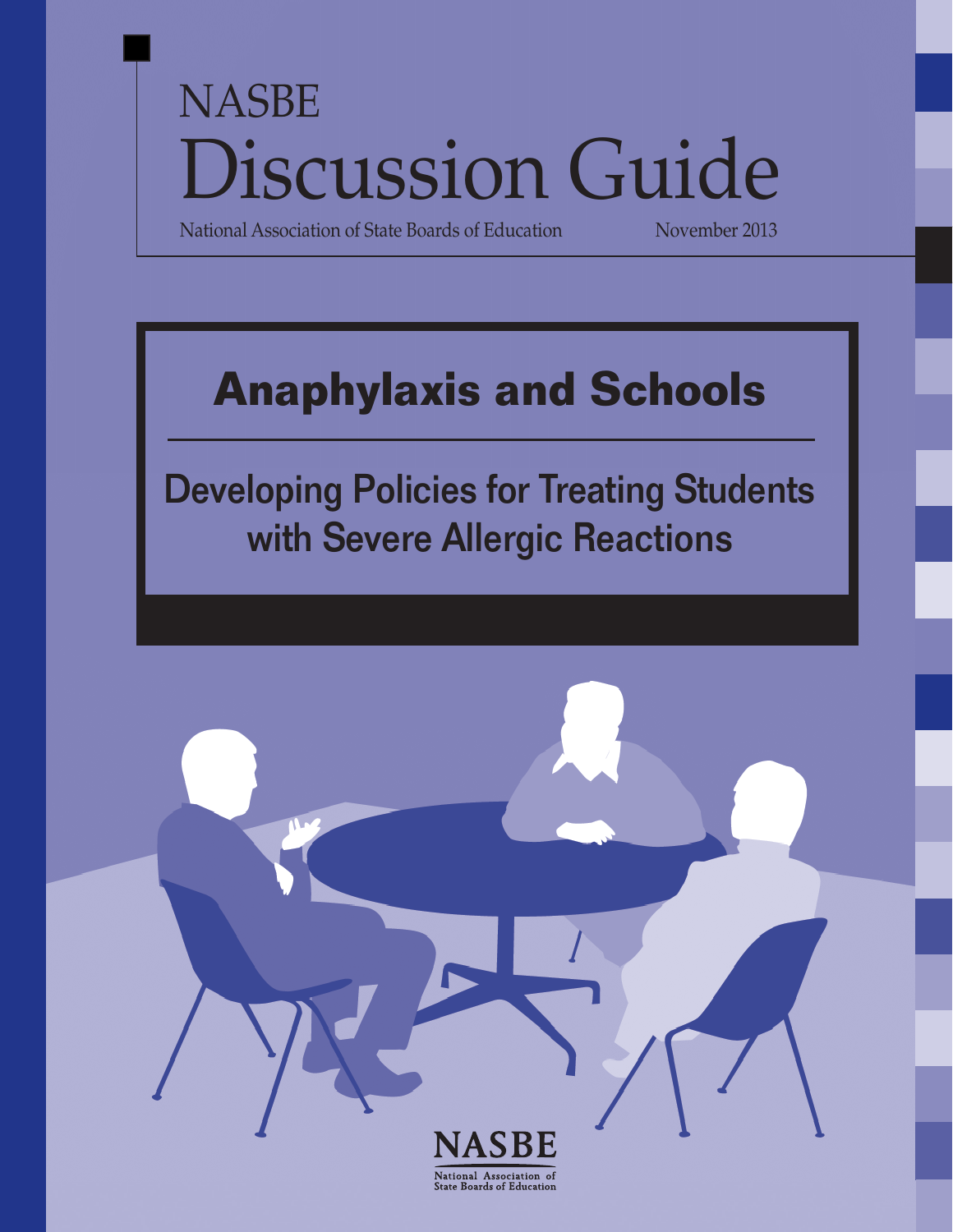## Discussion Guide **NASBE**

Anaphylaxis and Schools: Developing Policies for Treating Students with Severe Allergic Reactions

## **Contents**

| L. | Introduction to Anaphylaxis Among School-Age<br>Children |    |
|----|----------------------------------------------------------|----|
|    | II. Elements of a Comprehensive Policy                   | 6  |
|    | III. State Actions                                       |    |
|    | IV. Discussion Questions and Worksheets                  | 12 |
|    | <b>Endnotes</b>                                          | 19 |

Copyright  $\textdegree$  2013 by the National Association of State Boards of Education, 2121 Crystal Drive, Suite 350, Arlington, Virginia 22202. All rights reserved. Call 800-220-5183 for information on ordering additional copies.

The National Association of State Boards of Education (NASBE) gratefully acknowledges Mylan Specialty for its support of the development and publication of this Discussion Guide. However, NASBE alone is responsible for the editorial content contained herein.

Cover illustration: CreativeArchetype/iStockphoto.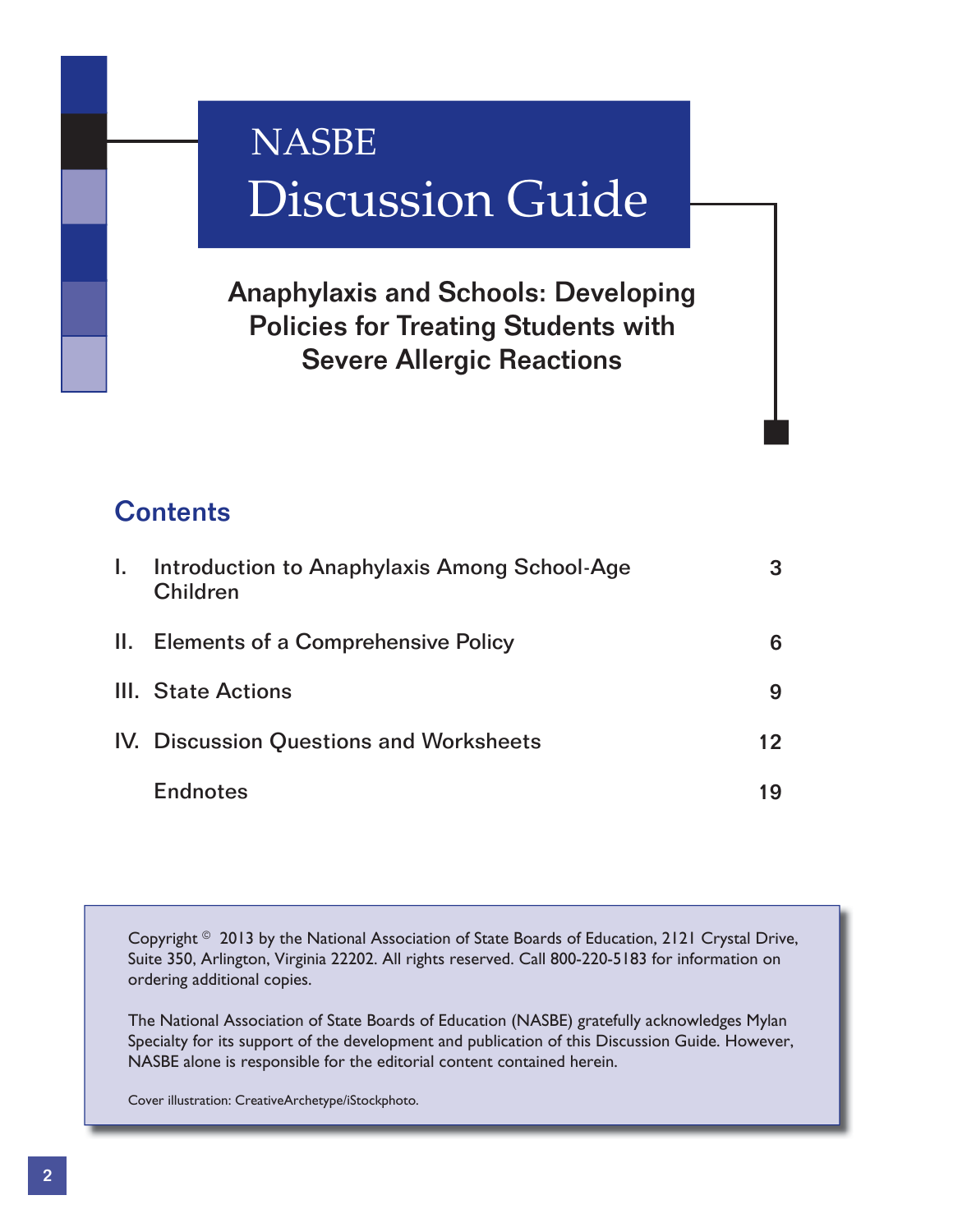## **I. Introduction to Anaphylaxis Among School-Age Children**

In today's school environment, an urgent situation<br>
with potentially life-threatening consequences for n today's school environment, an urgent situation students has led many health practitioners, parents, and educators to urge policymakers to take action. The issue is anaphylaxis, or severe allergic reaction, which has been increasing in the U.S. population, especially among the young.1 Indeed, while both adults and children fall victim to these allergic reactions, it is children who are most at risk for anaphylaxis.<sup>2</sup> Consider these statistics:

- The Centers for Disease Control and Prevention (CDC) report that between 1997 and 2007, anaphylaxis prevalence increased 18% among children under 18 years old;<sup>3</sup>
- In 2007, it was estimated that 3 million children (3.9%) suffered from food allergies;4
- More recent data reported in 2012 actually show rates closer to 8% or about 5.9 million children;5 and
- Of that 8% of children, 38.7% had a history of severe reactions and 30.4% had multiple allergies.<sup>6</sup>

There are multiple triggers for anaphylaxis, but food allergies are the most common, followed by insect stings, medications, and latex exposure.7 Without prompt treatment, anaphylaxis can kill—approximately 1500 deaths attributed to allergic reactions occur annually in the United States.8

Avoidance of the known allergen is key to managing severe allergic reactions, but accidental exposure can still occur, and in other cases the condition may not yet be diagnosed.9 Experts agree that accessible epinephrine auto-injectors can greatly increase positive outcomes for individuals experiencing life-threatening allergic reactions.10

The recent increase of students who are at risk of a life-threatening allergic reaction presents a challenge for schools. Many schools are working to put systems in place to prevent exposure to allergens and respond to children experiencing anaphylaxis. That this is a

situation educators must take seriously can be seen in these numbers:

- Among children suffering from food allergies, 18% reported experiencing an event while at school, $11$
- 25% of those children experiencing a reaction at school had never been diagnosed with a food al $l$ ergy, $12$  and
- The annual number of hospitalizations for children under 18 years old due to allergic reactions increased more than three-fold from 1998-2000 to 2004-2006,13 and the prevalence of food allergies for children under 18 increased from 3.4% in 1997- 1999 to 5.1% in 2009-2011.14

Experts agree every effort should be made to eliminate allergens and recognize and treat students having an allergic reaction with epinephrine. But according to the organization Food Allergy Research and Education (FARE), only a handful of states have laws related to schools stocking epinephrine for students without a known allergy.15 While more precise and robust data are needed, the evidence is clear that the number of people subject to severe allergic reactions is growing. It is also clear that children under 18 years old—who spend nearly half of their waking hours at school—are most at risk.

This Discussion Guide is designed for state education policymakers who want to take a deeper look into the issue of anaphylaxis among school-age children. It identifies viable state, district, and individual school policy solutions; highlights states that are already addressing the issue; and provides a framework for discussions that can lead to the development of new policies and other state-level actions.

The guide has sections that include:

 • The most recent data on the prevalence of anaphylaxis, treatment strategies, and gaps in current school strategies for meeting this challenge;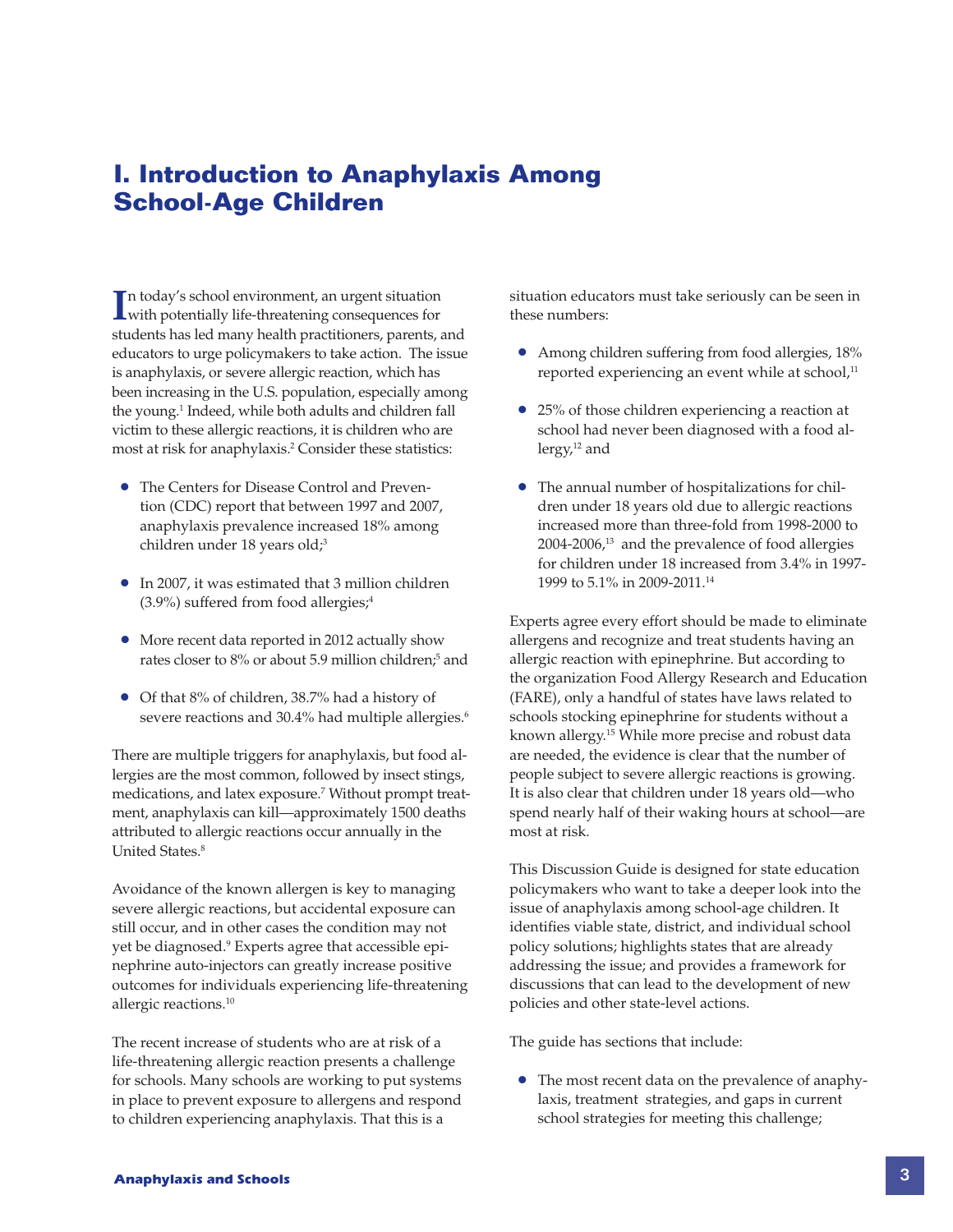#### What Is Anaphylaxis?

Anaphylaxis is a severe, life-threatening allergic reaction that affects both adults and children.

#### **What are common triggers?**

Food (most common) Insect stings **Medications** Latex Other known triggers such as exercise Unknown triggers

**What types of foods most commonly cause allergic reactions?** 

Peanuts (most common) Shellfish (2nd most common) Milk (3rd most common) Tree nuts Fish Soy products Wheat products

#### **What are common types of responses?**

Responses range from mild to fatal. A single or multiple organs can be affected during a reaction. Organs affected and common symptoms include:

 **Skin** – swelling, rash, or itching of any body part

**Respiratory** – difficulty swallowing or breathing; shortness of breath; runny nose, coughing, or wheezing and change in voice

**Gastrointestinal** – itchy tongue, mouth, or throat; vomiting, diarrhea, or nausea; abdominal cramps

**Cardiovascular** – flushed, pale skin; coughing with bluish lips and mouth; fainting or loss of consciousness; dizziness or change in mental status

 **Other** – sense of impending doom or anxiety; itchy, red, watery eyes

- Elements of effective policies being employed;
- State-level actions to address this issue; and
- A policy discussion framework.

#### School Response Strategies

With the prevalence of food allergies in children under 18 years old ranging from 6.2% in rural areas to nearly 10% in urban centers,<sup>16</sup> school districts and individual schools are preparing for these students to enter school by implementing a range of strategies and systems to ensure their safety. The most common prevention strategy is strict elimination and avoidance of known allergens.17 While avoidance is possible when a child and his or her support system are aware of the problem, children who have never suffered an episode are still at risk. The CDC encourages all school personnel to be ready to effectively manage students with known food allergies and to be vigilant and prepared to respond effectively to the emergency needs of students who are not known to have food allergies.<sup>18</sup> In addition to avoidance strategies to reduce the risk of ingestion of an allergen, procedures to recognize and treat allergic reactions are critical.19

Epinephrine is the only first-line treatment in all cases of anaphylaxis (including those due to food allergies) and should be available at all times for people at risk of anaphylaxis.20 The American Academy of Allergy, Asthma, and Immunology (AAAAI) issued a posi-

#### School Tragedy in Virginia Sparks Legislative Action

On January 2, 2012, Amarria Johnson, a first-grader in Chesterfield, Virginia, died at school after suffering a severe allergic peanut reaction. She had been given a peanut by a classmate on the playground during recess. Upon realizing what was happening to her, she alerted the teacher monitoring the playground and was taken to the school clinic. She did not have an epinephrine auto-injector and was in cardiac arrest by the time the emergency crew arrived.

Three months later, Virginia's General Assembly passed legislation requiring schools to stock epinephrine auto-injectors for use by school nurses and other trained personnel to administer to any student exhibiting signs of anaphylaxis."<sup>21</sup>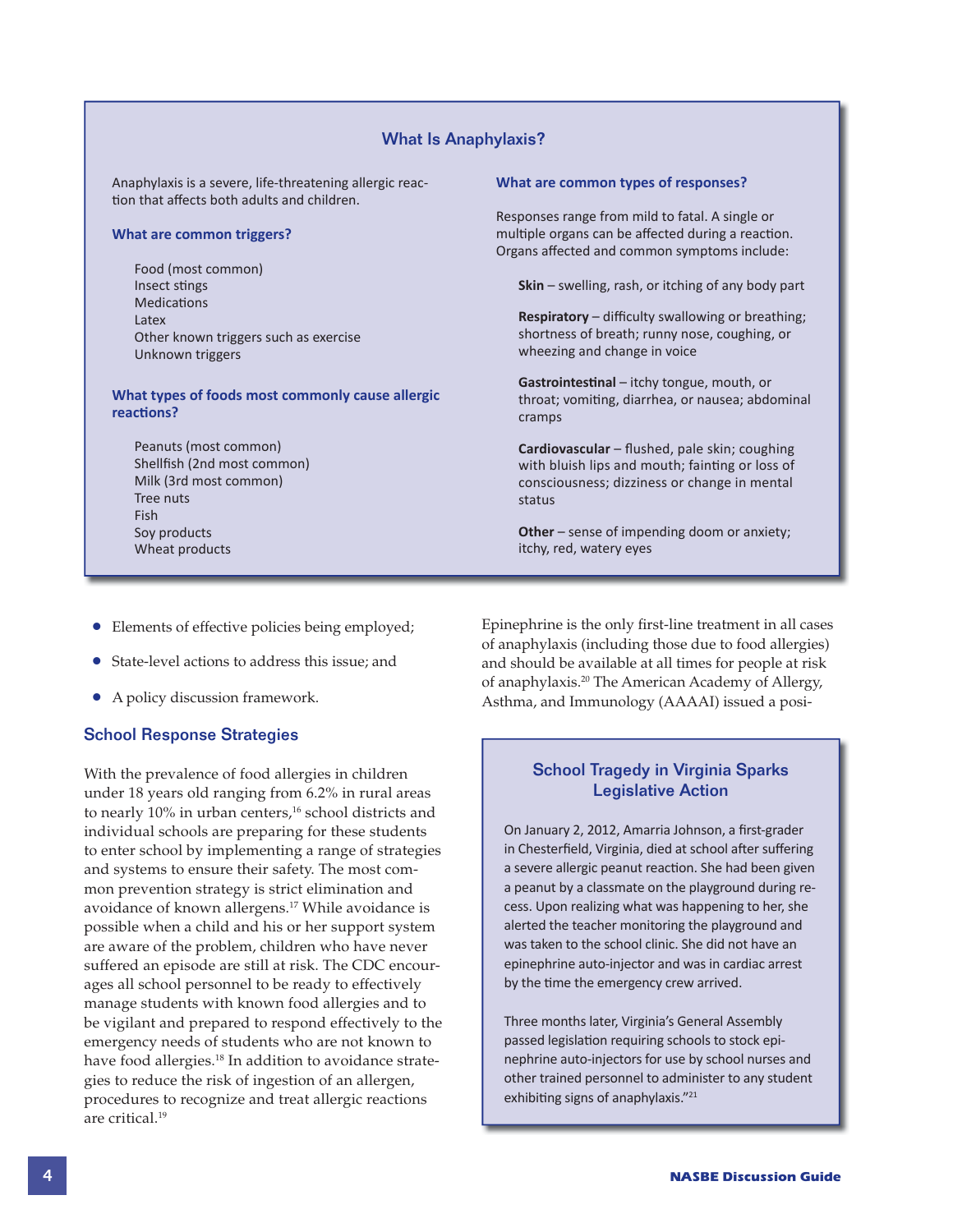#### Excerpts from Position Statements Regarding Anaphylaxis and Schools

#### American Academy of Allergy, Asthma and Immunology

Epinephrine is the first drug that should be used in the emergency management of a child having a potentially lifethreatening allergic reaction. Epinephrine injection is available in a number of self-administration delivery devices. There are no contraindications to the use of epinephrine for a life-threatening allergic reaction....

All individuals receiving emergency epinephrine should immediately be transported to a hospital even if symptoms appear to have resolved....

Epinephrine should be kept in locations that are easily accessible and not in locked cupboards or drawers. All staff members should know these locations....

All individuals entrusted with the care of children need to have familiarity with basic first-aid and resuscitative techniques. This should include additional formal training on how to use epinephrine devices. Training programs may be through health departments or physicians' groups to ensure that all individuals in schools and other areas of child care (e.g., school bus drivers, coaches, camp counselors, and lifeguards) are qualified in these techniques....

A school-wide food allergy awareness program for the staff, including an allergy emergency drill, should be developed to ensure that everyone will know what to do if a reaction occurs....

Legislation to provide good Samaritan protection should be passed in the many states where it does not already exist....

It would be optimal for epinephrine to be available in all schools for use by nurses or trained individuals to administer to students or staff presumed to be having an anaphylactic reaction.

Source: American Academy of Allergy, Asthma and Immunology Board of Directors, "Archived AAAAI Statements and Work Group Reports," www.aaaai.org/practice-resources/statements-and-practice-parameters/archived-aaaai-statements.aspx.

tion statement on the management of anaphylaxis in schools that recommends epinephrine as the first drug to be used in the treatment of children with life-threatening allergic reactions (see textbox above).

#### Gaps in School Response

Recent tragedies have brought to light the need for management and treatment strategies in schools. Over a decade ago the death of two students prompted Massachusetts to become the first state to address anaphylaxis management at school. Since then, many states have taken action of varying degrees, though not all states have enacted legislation or developed guidelines.

Despite the life-threatening potential of an anaphylaxis reaction, a number of shortcomings have been cited in the response of schools with respect to treatment and awareness. These include the following gaps in training, medicine availability, and procedures:

 • Many schools do not provide their staff with education on how to prevent allergic reactions, such as reading food labels, or how to respond to life-threatening events with appropriate use of epinephrine;<sup>22</sup>

- Treatment delays occurred due to delayed recognition of severe allergic reactions;<sup>23</sup>
- Epinephrine was not always available<sup>24</sup> or it was administered unsuccessfully;<sup>25</sup>
- Epinephrine was not available because it was not stocked or this was the first reaction for a student; 26 and
- Written student-specific emergency plans for staff to follow were not always available or used.27

There is no doubt that these gaps have led to the loss of lives and to many potentially fatal emergencies. The next chapter examines the elements of a comprehensive plan that states, school districts, and schools can use to address this issue.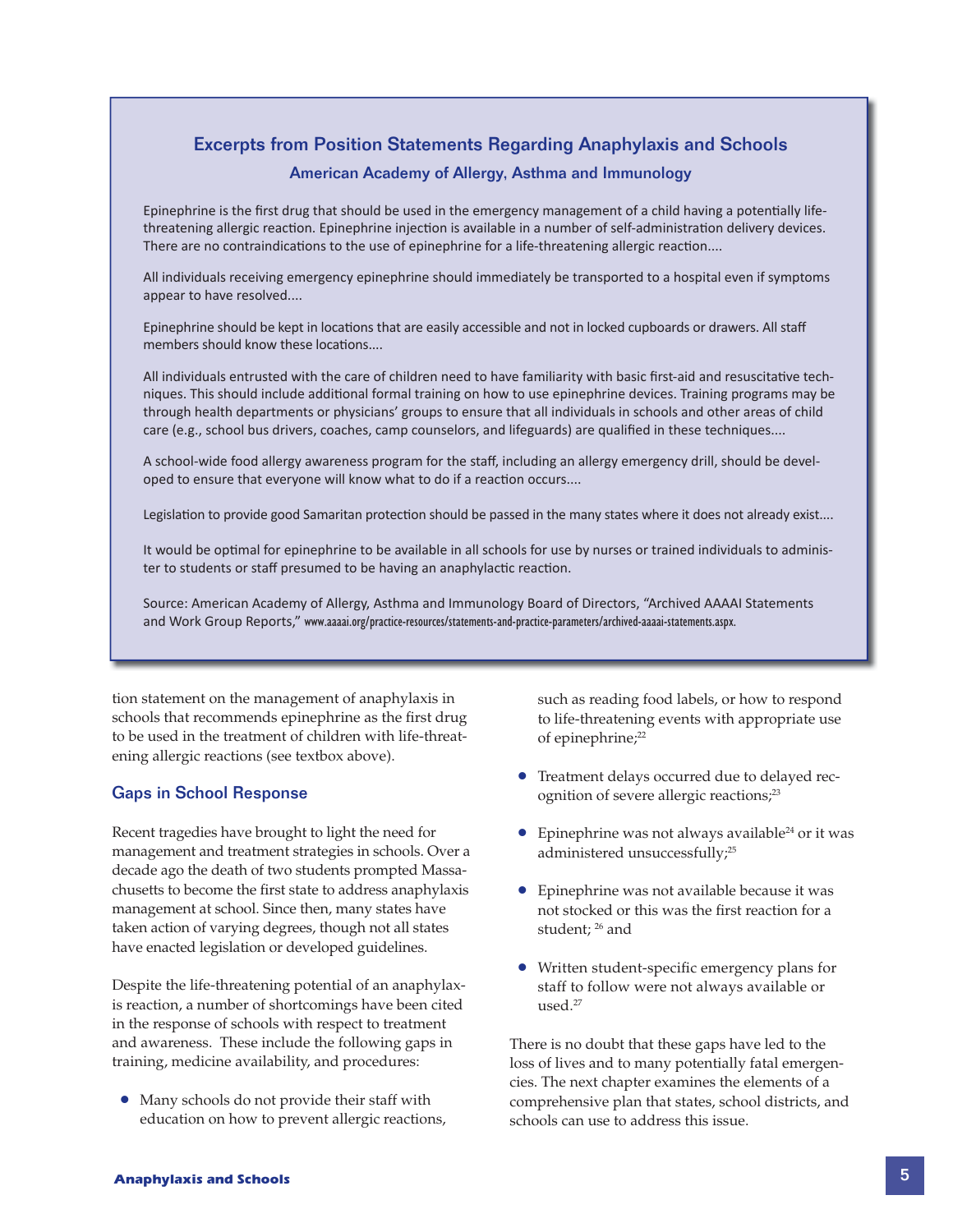## **II. Elements of a Comprehensive Policy**

**K**eeping students and school staff with allergies safe takes more than keeping a supply of epinephrine on hand at every school. Experts recommend that adequately addressing the rising concern over anaphylaxis reactions in school settings means encouraging—or even requiring—school officials to take a comprehensive approach. This includes considering:

- Developing management plans for children who have an identified allergy, as well as a plan for treating the 25% of students with an unknown allergy who have their first reaction at school; $28$
- Establishing a heightened awareness among all school personnel to ensure staff are trained to encourage avoidance of allergens;<sup>29</sup>
- Creating a school environment that limits or avoids exposure of allergens; and
- Ensuring that staff members are trained to identify signs and symptoms of an allergic reaction and that they know how to respond if a reaction does occur.

#### Management Policy

Typical elements of allergy management polices involve multi-disciplinary teams, written protocols to lessen exposure to allergens and steps to follow in the event of an emergency, and identification and reporting systems. Engaging a multi-disciplinary team will promote greater and faster spread of the plan across multiple audiences in the school setting, as well as raising awareness of the issue among the staff. Often these teams are led by the school nurse or, if applicable, a Section 504 coordinator (i.e., the person responsible for ensuring compliance with federal disability laws). Typical advisers to teams include:

School nurses Administrative representatives Food service directors Teachers School counselor Coaches Bus drivers

Local EMS personnel Other staff The students (if age appropriate).

Some states have guideline requirements for student management plans. These could include a 504 Plan as requested by a parent (see textbox below) or an Individualized Health Care Action Plan. These plans are usually agreed upon by the team overseeing the care of the child and are often endorsed by the child's physician or attending school nurse. The plan would include preventive steps to avoid exposure and what to do in the event of an emergency in the classroom, the cafeteria, on the playground, at recess, or traveling to and from school. These plans often include a picture of the child and are stored in multiple locations for ease of access.

Identification and reporting systems track students with known allergies, have procedures in place for periodically updating records, and include incident reporting for all students with a severe allergic reaction. When students enter into the school system, checking for a diagnosis of food allergies can begin the tracking process; tracking also begins if a student presents at school with an allergic reaction for the first time.

#### Student Allergies and 504 Plans

Students with a severe food allergy may be considered as having a disability under federal laws, such as Section 504 of the Rehabilitation Act of 1973 and the Americans with Disabilities Act (ADA). A 504 Plan outlines the accommodations, aids, or services that a student with a disability needs to fully participate in public school, and in cases of food allergies would likely include a "food allergy and anaphylaxis emergency care plan."

A disability under federal law is defined as a physical or mental issue that seriously limits one or more major life activities. Life activities include many functions that can be affected by a life-threatening food allergy, such as the heart and circulatory system, eating and the digestive system, breathing, and others.<sup>30</sup>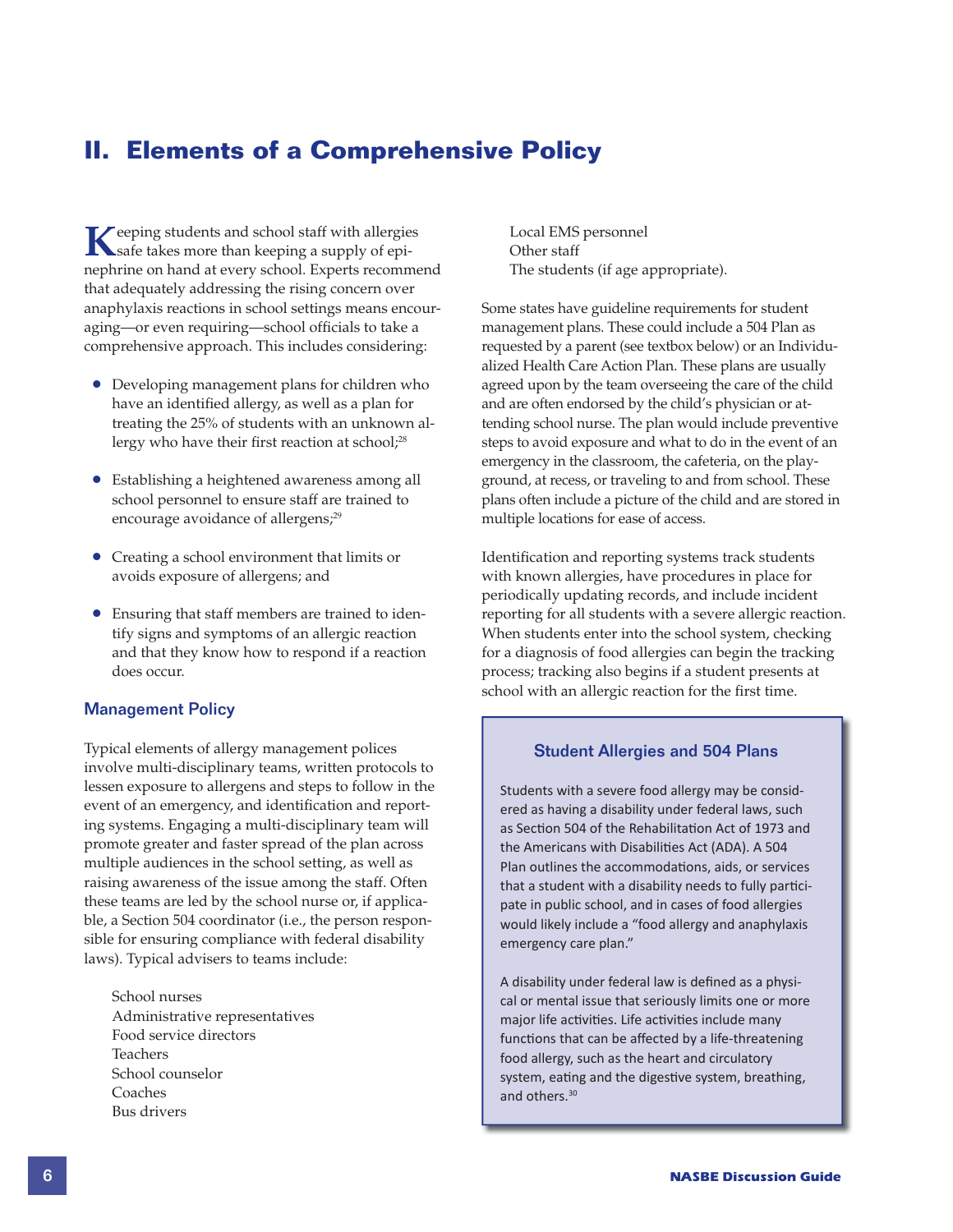#### The Federal Response

The federal *Voluntary Guidelines for Managing Food Allergies in Schools and Early Care and Education Programs* was released in October 2013 (see www.cdc.gov/healthyyouth/ foodallergies/pdf/13\_243135\_A\_Food\_Allergy\_Web\_508.pdf). It was developed by CDC in response to the 2011 FDA Food Safety Modernization Act, which required the Secretary of Health and Human Services to "develop guidelines… to manage the risk of food allergy and anaphylaxis in schools and early childhood education programs" and "make such guidelines available to local educational agencies, schools...and other interested entities and individuals." While much of the information is helpful to state-level policymakers, the document is not specifically targeted to this group. Among the topics covered:

- Parental obligations for notifying school officials about their child's allergies;
- The creation and maintenance of an individual plan for food allergy management;
- Strategies to reduce the risk of exposure to allergens in the school setting;
- Food allergy management training of school personnel who regularly come into contact with children with life-threatening food allergies and the authorization and training of personnel to administer epinephrine when the nurse is not immediately available; and
- The timely accessibility of epinephrine by school personnel when the nurse is not immediately available.

The School Access to Emergency Epinephrine Act, sent to President Obama for his signature on October 31,

2013, provides an incentive for states to pass legislation that allows schools to keep stocks of epinephrine on hand for use if students or staff show symptoms of severe allergic reactions. The act also encourages states to adopt Good Samaritan laws that shield trained school personnel who administer epinephrine from civil liability. Under the act, states that have such laws will be given an additional preference when they apply for federal asthma-related grants for child health services.

Other federal laws, such as Section 504 of the Rehabilitation Act of 1973, Individuals with Disabilities Education Act (IDEA), American with Disabilities Act (ADA) and the U.S. Department of Agriculture (USDA) regulations 7 CFR Part 15b, help protect children at risk of anaphylaxis. When a physician diagnoses a child with a food allergy that is potentially life threatening, the condition can be classified as a hidden disability under Section 504. IDEA requires that a free and appropriate public education be provided for individuals with disabilities that impact a student's ability to learn. If a student has a learning disability and a life-threatening allergy, IDEA may apply. The U.S. Department of Education has information about the rights of students with hidden disabilities at www2.ed.gov/ about/offices/list/ocr/docs/hq5269.html.

The ADA extends Section 504 coverage beyond the public school setting to include private, parochial, religious schools, and day care centers. The USDA 7 regulation CFR Part 15b requires substitutions or modifications in school meals for students whose disabilities restrict their diet. When considering what regulations and laws apply to a given circumstance, it is suggested that officials seek legal counsel as necessary.

To finely tune an emergency response system many schools have included responding to an allergic reaction in an emergency drill scenario. This allows the administration to understand how prepared the staff and students in case of a real-life emergency.

#### **Awareness**

Many school districts have developed comprehensive awareness campaigns, coupled with training seminars for all staff to recognize signs and symptoms of anaphylaxis and understand the protocol for responding in an emergency situation, particularly if the school nurse is not immediately available.<sup>31</sup> Any staff who might be with a child during a reaction should be considered for inclusion in a training opportunity. School personnel who could be considered when developing a training plan include:

Teachers Food service providers Bus drivers Recess or playground monitors Field trip chaperones Physical education teachers and coaches Any other staff who could be with a child during a reaction.

During an allergic event and immediately following, it is essential to call EMS or 911 and have the child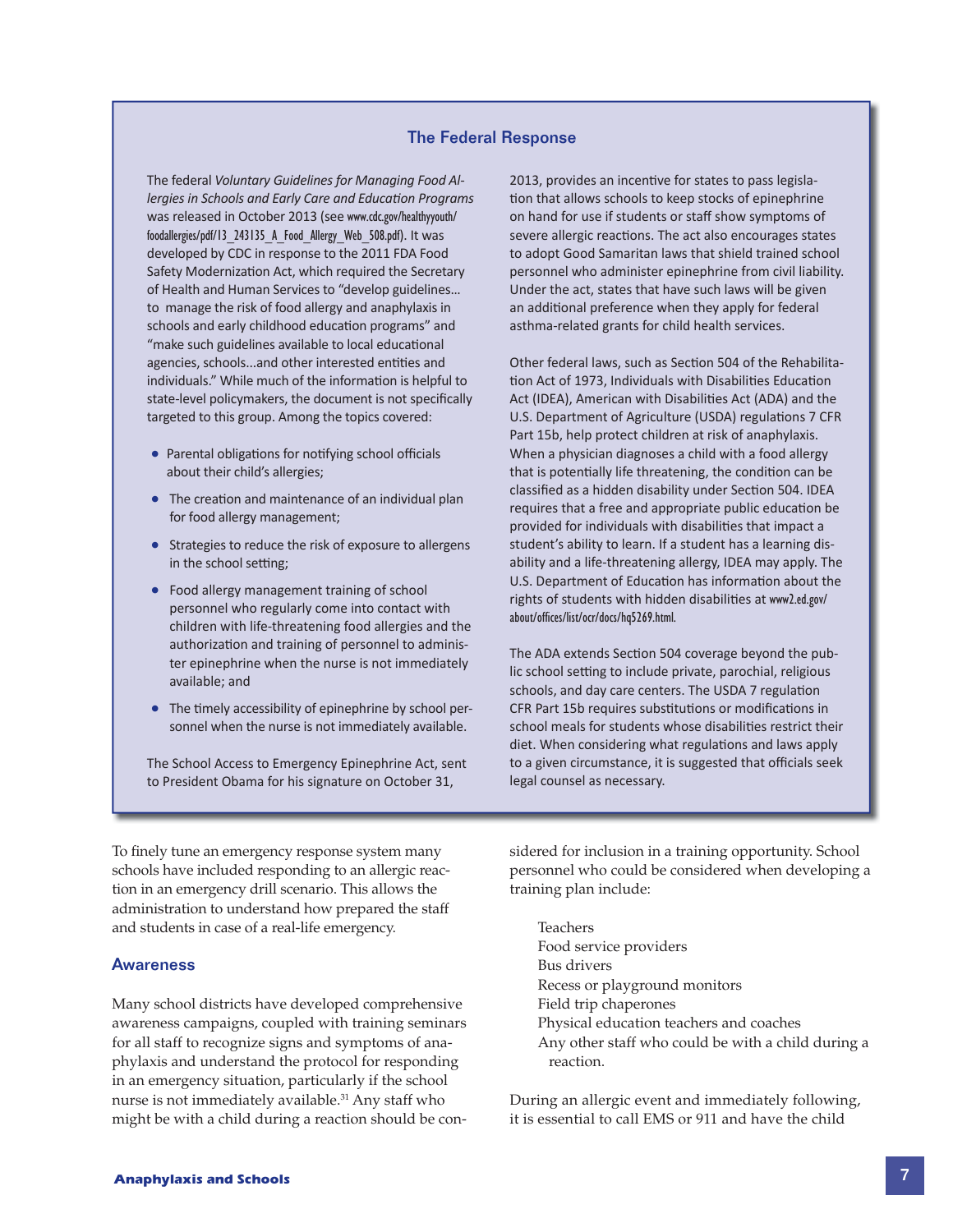taken to the hospital for observations. A biphasic response, meaning the reoccurrence of symptoms within 1-72 hours without additional exposure, is possible. Having informed school personnel who can educate parents or caregivers about this potential is an important consideration.

Parents and guardians play a critical role in the treatment of students with life-threatening allergies at school. If a child has his or her first reaction at school, alerting parents and working with them to create an individualized health care plan for the student will provide a new framework for ensuring the child's safety. Other students who may witness an event or be aware of a student with a life-threatening allergy can play a role in helping the student avoid allergen exposure. The potential severity of an event (or likelihood that an event will occur) can help determine the level of awareness needed by other students.

#### School Environment

Preventing ingestion is the best way to ensure a student does not experience a life-threatening allergic reaction. This requires looking across multiple loca-

#### Food Bans and Allergen-Free Zones

"School districts need to consider how to develop a plan that over time will best meet the needs of all students and prepare them for self-management and advocacy as they transition within and beyond PK through Grade 12. School options may include establishing allergen-free zones, such as a child's individual classroom, allergen-free lunch table(s) or areas in the cafeteria and food-free zones, such as libraries and music rooms, as well as enforcing relevant school policies, such as those that prohibit eating on the school buses. Individual student and family privacy needs and preferences should be considered in determining appropriate plans. Not all students or families will need or want to use an allergen-free zone during the school day."

From Connecticut State Department of Education and State Department of Health, *Guidelines for Managing*  **Life-Threatening Food Allergies in Connecticut Schools** *(Includes Guidelines for Managing Glycogen Storage*  Disease) (Hartford, CT: Authors, 2012), www.sde.ct.gov/sde/lib/ sde/pdf/publications/food\_allergies/food\_allergies.pdf.

tions and areas of activity on a school campus where a student may come into contact with food. High-risk areas and activities for consideration when developing policies include:

Cafeteria Food sharing Hidden ingredients Craft and science projects Bus transportation Field trips Fundraisers and bake sales Parties and holiday celebrations Substitute teachers being unaware of a student with a known allergy

Cross-contamination in the food service environment is another area for consideration in developing policy. Improper cleaning and sanitation practices can be the source of an accidental exposure, as can food labels that are not properly interpreted as including an allergen.

#### Medication and Treatment

All 50 states have laws protecting students' right to carry and use prescribed asthma medications; 49 states have similar laws regarding anaphylaxis medications (New York laws are pending).<sup>32</sup> Many states have guidelines that dictate who can administer epinephrine in the event of an emergency. Self-administration by a student who is of a certain age and maturity is common. Some individual health care action plans allow for any authorized and trained personnel to administer epinephrine, while many states specify that only school nurses are the only authorized personnel. Stocking of epinephrine onsite at schools has become more common practice for potential use by specifics students known to have allergies *and* for use by those who aren't known to have an allergy. This is known as having a school-based prescription.

Some epinephrine policies dictate that the drug be coded, tracked, and easily accessible. In a few cases, the drug is stored in multiple sites such as the cafeteria, classroom, and front office to ensure fastest response time. Many policies also require that epinephrine not be kept locked and that all staff members know where to find it.<sup>33</sup>

Due to the potential for a biphasic reaction, it is recommended that all children experiencing a reaction be taken to the emergency room.<sup>34</sup> As many as 20% of reactions have been known to manifest again in this way.<sup>35</sup>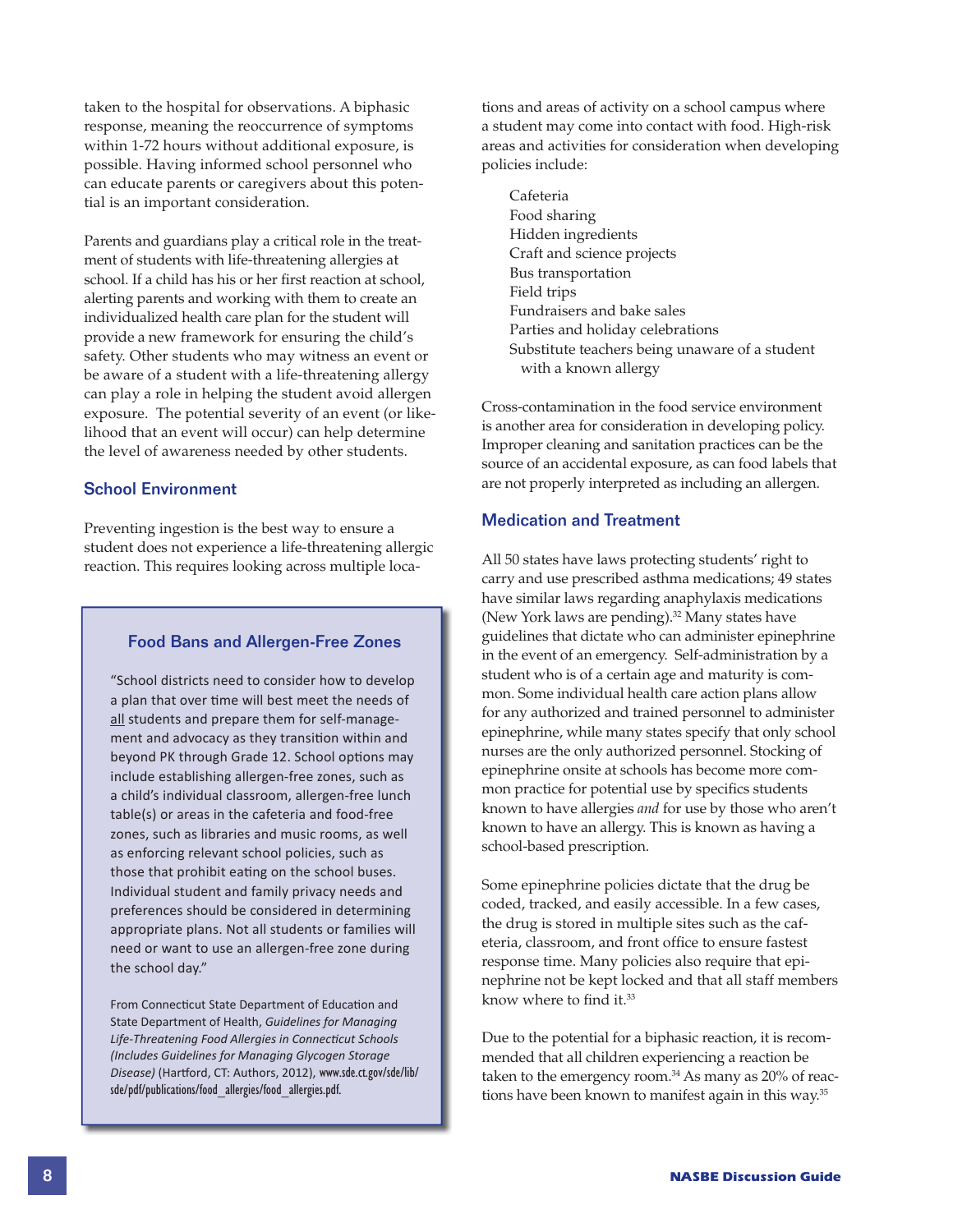## **III. State Actions**

**D**eveloping a comprehensive policy for anaphy-<br>laxis in schools with guidelines for districts and individual schools to follow can be a complex process. While most states are grappling with this issue, many have tackled it and are in the implementation and evaluation phases of their policies. This section highlights states that enacted legislation around access to medication issues and produced guidelines to help districts develop policies. It also highlights several of the key state policy components, including management plans, awareness campaigns, and the school environment.

#### Medication and Treatment

Most states have enacted some type of legislation covering anaphylactic reactions. Many of the laws deal with access to epinephrine at school sites, identify who can administer the epinephrine, specify how the medications should be stored and labeled, and detail the use of Individualized Health Care Plans for children with an existing diagnosis. State laws around epinephrine access and treatment at school are changing quickly. As of July 2013:

- 49 states allow students with consent to carry their own epinephrine at schools. Depending on the state, this may also extend to activities held on school property and during transportation to and from school;
- 15 states authorize teachers, principals, or other trained staff delegated by the school nurse to administer epinephrine (though this authority often does not extend to contractors, such as bus drivers);
- 6 states give wide discretion to trained school staff to administer epinephrine if they believe an individual is having a life-threatening allergic reaction; and
- 28 states authorize schools to maintain a general supply of epinephrine on site to administer to a child who does not have a known allergy in the event of an emergency situation and 5 more have similar laws that are pending. However, state laws vary in several important ways, including who is permitted to administer the medication, and only

a few states require schools to stock epinephrine for emergency use.<sup>36</sup>

According to FARE, 15 states have developed statewide guidelines to help school districts and schools develop effective policies. These include Arizona, Connecticut, Illinois, Maryland, Massachusetts, Mississippi, Missouri, New Jersey, New York, Pennsylvania, Tennessee, Texas, Virginia, Vermont, Washington, and West Virginia.

#### Illinois' Emergency Epinephrine Act

"On August 15, 2011, the Emergency Epinephrine Act, P.A. 97-0361...became law in Illinois, permitting schools to stock a supply of epinephrine auto-injectors, authorizing physicians to provide school districts and nonpublic schools with a prescription to obtain the emergency epinephrine auto-injectors from local pharmacists, and giving school nurses the power to administer the epinephrine to any student whom the nurse believes is having an anaphylactic reaction.

 "The primary thing stopping school nurses from administering life-saving emergency epinephrine to students is the inability of schools to secure a standing order and prescription for the undesignated epinephrine auto-injectors from a physician. For the health and safety of Illinois children, we strongly encourage [physicians] to fulfill any requests by a school for a standing order and prescription for emergency undesignated epinephrine auto-injectors."

Lisa Madigan, Illinois Attorney General and LaMar Hasbrouck, Director, Illinois Department of Public Health, from the introduction to *Emergency Epinephrine Act (Illinois Public Act 97-0361): Physician's Toolkit,* www.isbe.state.il.us/pdf/school\_health/ physicians-tool-kit.pdf.

**\* \* \***

During the 2012-13 school year, of the 38 people in Chicago public schools who were injected with undesignated EpiPens provided through the EpiPen4Schools program, 21 did not previously know they had an allergy.38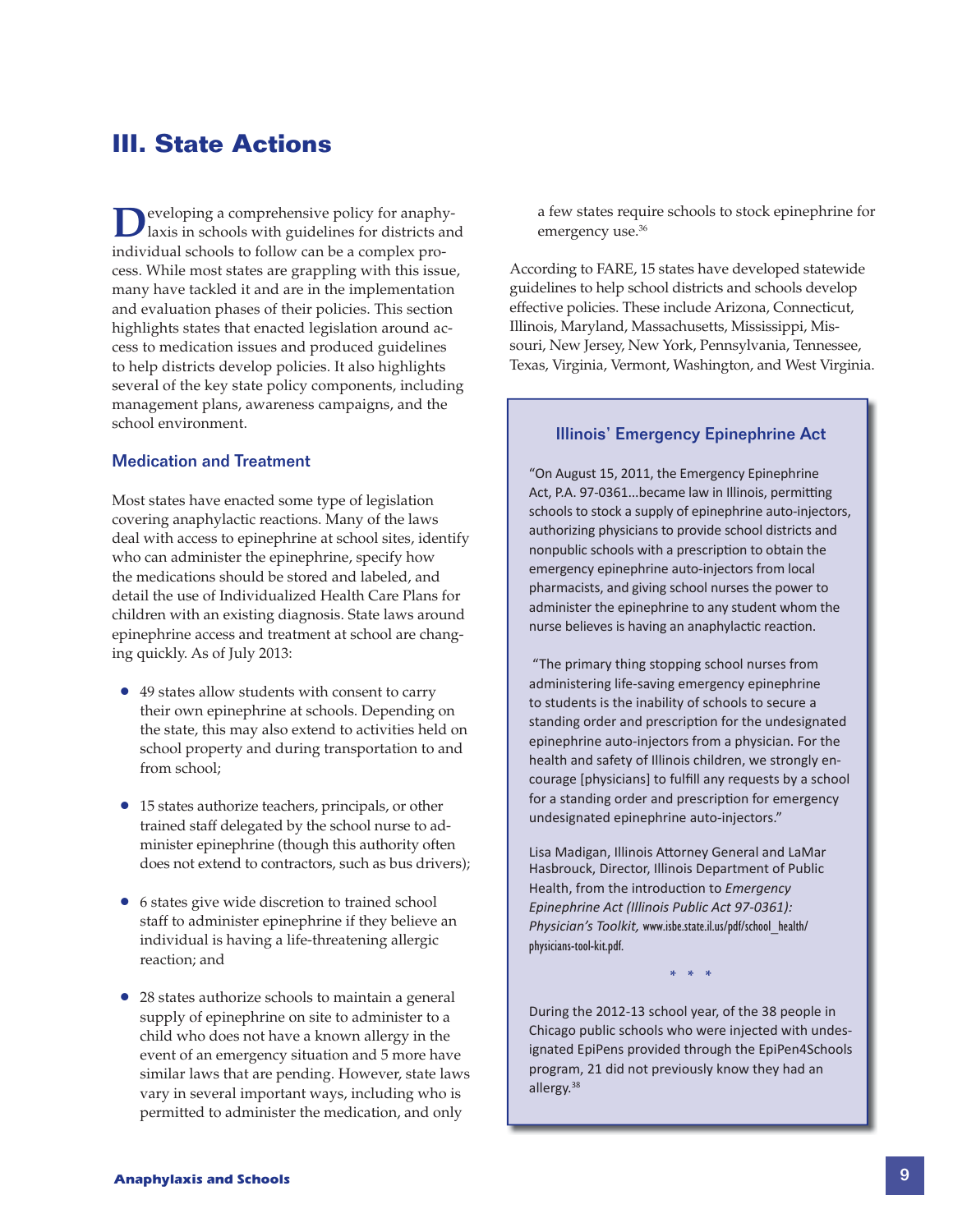These guidelines range in comprehensiveness, though common components include guidance for developing management teams and plans, elevating awareness among staff, creating environments that reduce risk of accidental exposure, and access to medications.37

#### Management Policy

In 2002, the Massachusetts Department of Education initiated a taskforce that developed the publication *Managing Life-Threatening Food Allergies in Schools.* The guidance focuses on a team approach for addressing life-threatening allergies. In the section titled "Planning for the Individual Student: Entry Into School," the use of an Individualized Health Care Plan (IHCP) is recommended. Development of the IHCP includes the following steps:

 • For students with a known allergy prior to entry into school, the parent or guardian should meet with the school nurse to develop an IHCP;

- The parent/guardian should work with the school to create an appropriate strategy for management of the food allergy;
- Parents must provide documentation of the food allergy, a prescription for epinephrine, consent to administer the drug to the student, consent to share the student's information with school staff, a minimum of two up-to-date EpiPens, and information about any known reactions and the child's response; and
- School nurses initiate the IHCP and allergy action plan and complete a medication care plan for the student. Based on the student's age, class, etc., the nurse will identify the members of the multi-disciplinary team. The school nurse should also assess the ability of the student to carry and self-administer epinephrine and should provide information about the availability of medical alert bracelets.39

#### Shielding Schools from Liability

Apprehensions about staff or school district liability can sometimes inhibit schools' willingness to allow administration of medications by staff or students. Schools and school personnel need legal protection if, for example, a correctly administered medication has unforeseen consequences, if a student does not self-medicate as directed, or if a student improperly obtains and uses a medication prescribed for someone else.

Many states shield school districts and their employees from liability resulting from a student's possession or use of prescribed medications. Some (but fewer) states also shield school districts and/or employees from liability resulting from staff administration of medications to students during the school day.

Following are excerpts from a recent Virginia law showing how the state has addressed the issue of liability in cases of people responding to someone suffering an anaphylactic reaction:

*Any person who:* 

*3. In good faith and without compensaƟ on, including any emergency medical services technician cerƟfi ed by the Board of Health, administers epinephrine in an emergency to an individual shall not be liable for any civil damages for ordinary negligence in acts or omis-* *sions resulƟ ng from the rendering of such treatment if such person has reason to believe that the individual receiving the injection is suffering or is about to suffer a life-threatening anaphylacƟ c reacƟ on.*

*11. Is a school nurse, an employee of a school board, an employee of a local governing body, or an employee of a local health department who is authorized by a prescriber and trained in the administration of epinephrine and who provides, administers, or assists*  in the administration of epinephrine to a student believed in good faith to be having an anaphylactic reac-*Ɵ on, or is the prescriber of the epinephrine, shall not be liable for any civil damages for ordinary negligence in acts or omissions resulting from the rendering of such treatment.*

State board members should consult their state education attorney for clarification of their state's laws. At the local level, individuals can contact their school district's legal counsel.

Sources: NASBE's *State School Health Policy Database,* "Administration of Medications," www.nasbe.org/healthy schools/hs/ bytopics.php?topicid=4110.

Virginia State Code § 8.01-225. "Persons rendering emergency care, obstetrical services exempt from liability," legl. state.va.us/cgi-bin/legp504.exe?000+cod+8.01-225.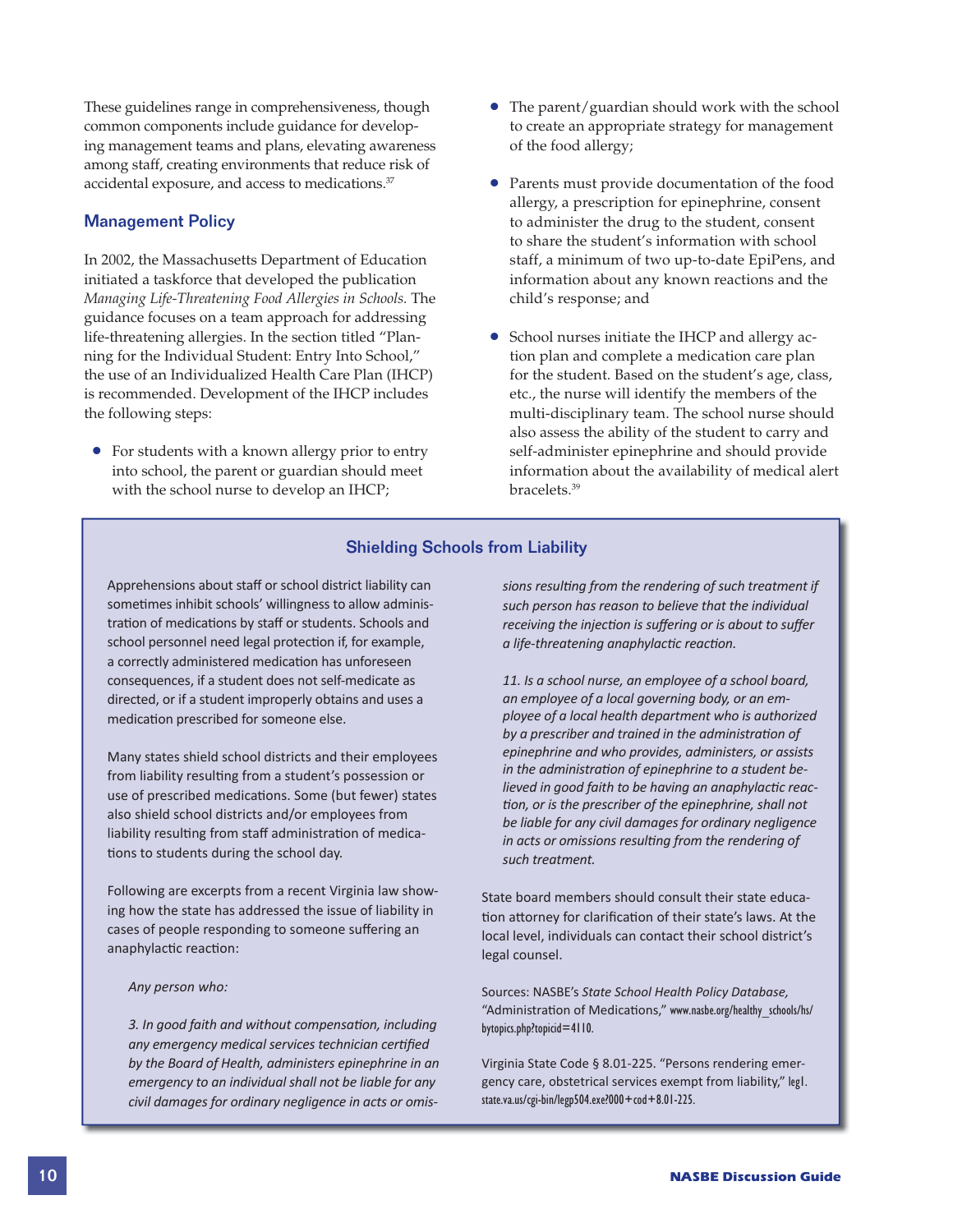#### Awareness and Training

The Connecticut State Department of Education and State Department of Public Health developed *Guidelines for Managing Life-Threatening Food Allergies in Connecticut Schools*40 (2006, revised in 2012) to help public school districts and nonpublic schools meet the requirements of state statutes in effectively managing the health and safety of students with life-threatening allergies. In the section "Provisions for Initial and Ongoing Education and Training for School Communities," the publication provides a comprehensive awareness plan for developing education and training sessions for five specific target groups: school nurses, school personnel, parents, school and community partners, and students.

When developing trainings, the guidelines recommend that each school district conduct a self-assessment to answer these questions:

- Why is this training necessary and who will conduct the sessions?
- Will the training be offered on a school or districtwide basis?
- Who will attend the sessions?
- What are the key messages that need to be delivered and how often?

The guidelines provide these recommendations on trainings for the five target groups:

- For school nurses, the training should address updates in clinical knowledge and skills related to severe food allergies in the school setting. These updates may include information about IHCPs, action planning for emergencies, medication plans, transportation plans, Section 504 requirements, and collaboration with families.
- For school personnel such as teachers, substitutes, administrators, food service staff, custodians, bus drivers, coaches, and other onsite personnel who oversee before- and after-school activities, training should be provided in collaboration with the school nurse. This may include an overview of life-threatening allergies, prevention strategies, IHCPs, action plans, medication plans (as appropriate), food safety, sanitation, and other specific accommodations.
- For parents, school nurses should provide general information, school medication policies, and policies related to the development of management plans.
- For school and community partners, school nurses should provide an overview of life-threatening allergies, prevention strategies, and school policies and procedures.
- For students, school nurses should provide an overview of life-threatening allergies, prevention strategies, and school policies on allergen free zones and prohibiting swapping or sharing food, as well as school policies on bullying and teasing.

#### School Environment

Illinois' Public Act 96-0349 required the Illinois State Board of Education and Department of Public Health to develop guidelines for school boards to address the management of students with life-threatening food allergies.41 Each school board was to have a policy based on the guidelines by January 1, 2011.

The guidelines include procedures for preventing exposure to food allergens. The example below shows a comprehensive approach to the school environment. The following are the best practice recommendations for schools to follow:

- Address prevention in all classrooms, food service/ cafeterias, classroom projects and crafts, outdoor activity areas, on school buses, during field trips and before- and after-school activities, and in all instructional areas;
- Adapt curriculums, awards, rewards, or prizes by substituting allergen-free or non-food items;
- Limit food-related fundraisers, birthdays, celebrations, and PTA functions to cafeterias or another designated area. Incorporate allergen-free or nonfood items;
- Establish cleaning procedures for common areas (e.g., libraries, computer labs, music or art rooms, and hallways);
- Avoid the use of food products as displays;
- Develop appropriate cleaning methods following events that involve food;
- Enforce policies that prohibit eating on the school bus; and
- Establish an allergen-free zone as appropriate.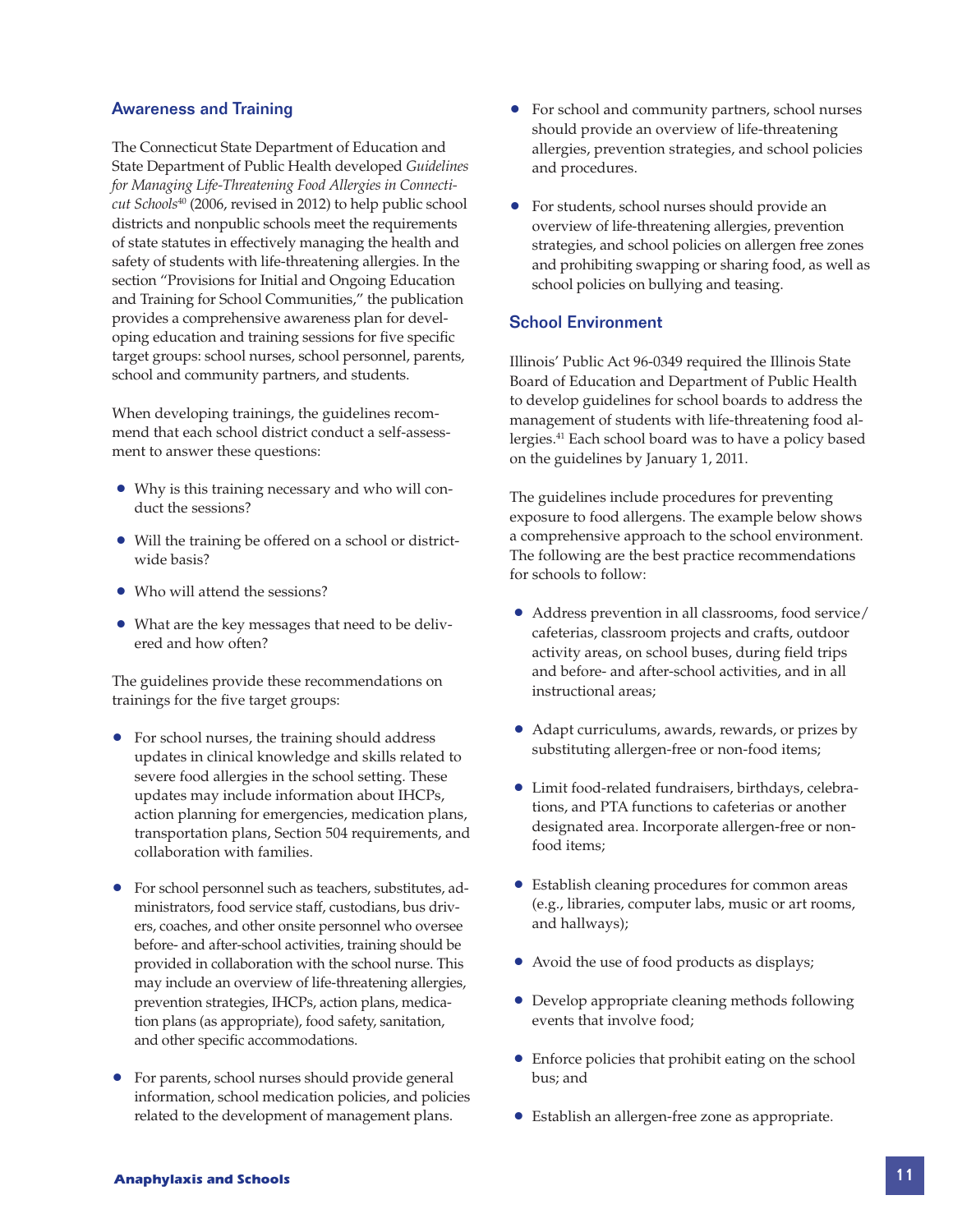## **IV. Discussion Worksheets**

The development of policies and guidelines for schools<br>
on anaphylaxis involve complex issues and will require buy-in from multiple stakeholders. Policymakers without medical backgrounds might feel reluctant about discussing technical issues around prevention and treatment of anaphylaxis, or may feel intimidated in the presence of medical experts. Yet by asking intelligent, probing questions, non-experts can help clarify ambiguities and stimulate helpful answers to practical issues of policy and implementation. Education leaders can ask the questions that are in the minds of others who are afraid to ask. Throughout the process, it will be helpful to keep the end goal in mind—appropriate policies and guidelines could save the life of a child experiencing a life-threatening allergic reaction while at school.

The following worksheets are intended to help policymakers in their discussions around the development of policies and guidelines to address anaphylaxis in the school setting. Included in each worksheet is a process for examining current policies and a set of questions for boards to consider.

States and school districts may be at various points along the continuum of policymaking, development of comprehensive guidelines, and full implementation. The discussion questions that follow are designed to cover a broad range of issues and topics related to management of anaphylaxis, prevention of exposure to allergens, training and educating staff, and treatment with medications in order to allow board members to pursue policy options that meet the needs of their individual state.

Prior to beginning these exercises, gathering the following information will help the state board use the worksheets more effectively:

- A brief inventory of current statutes, regulations, policies, and guidelines at the state or local level regarding anaphylaxis, as well as those regarding the administration of students' medications at school;
- Challenges the state or school districts are facing in effectively addressing anaphylaxis; and
- If available, an assessment of the strengths and limitations of current statutes and policies around students and anaphylaxis.

#### Getting Support from State Departments of Health

As they begin discussions around anaphylaxis in schools, state board members should keep in mind that all 50 state departments of health are funded by CDC to work with schools around various health issues related to chronic disease prevention. As part of this work, nearly half of the state health departments are working to implement policies, processes, and protocols in schools to meet the management and care needs of students with chronic conditions, including food allergies. In many cases the state department of health has one or more staff members addressing these and other school health issues, or they have funded a school health liaison position within the state department of education to assist with the work. These school health subject matter experts could be your best contacts. Work with your state health department to connect with the school health staff in both agencies, and inquire about whether food allergies is included in their CDC work plan and budget. The state department of health might have key resources to support policy creation and dissemination.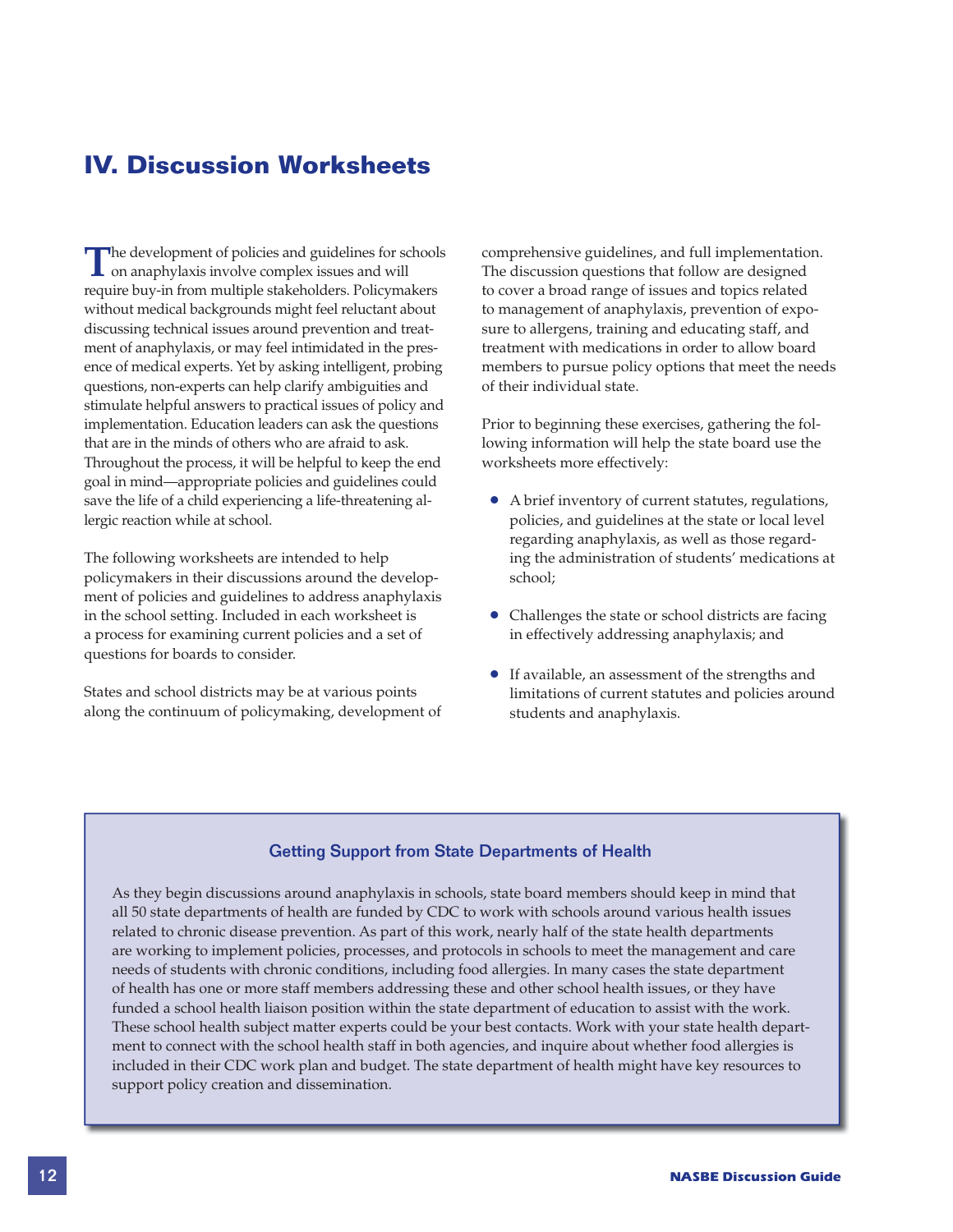### **Worksheet 1: Policy Development Planning**

There are many policy elements that must come together to ensure students are protected from the consequences of a severe allergic reaction—simply ensuring that a stock of epinephrine is available is necessary but not nearly sufficient. Following are some key issues to consider when developing a policy development plan.

|                                              | <b>Questions to Ask When Considering</b><br><b>Policy Action</b>                                                                                                                                                                                                                                                                                                                                                                                                                                                                                                                                                                                                                                                                                                                                                                                                                                                                                      |
|----------------------------------------------|-------------------------------------------------------------------------------------------------------------------------------------------------------------------------------------------------------------------------------------------------------------------------------------------------------------------------------------------------------------------------------------------------------------------------------------------------------------------------------------------------------------------------------------------------------------------------------------------------------------------------------------------------------------------------------------------------------------------------------------------------------------------------------------------------------------------------------------------------------------------------------------------------------------------------------------------------------|
| <b>Policy Development</b><br><b>Planning</b> | Who needs to be at the table to discuss this issue? For<br>example:<br>Department of education<br>Department of health<br>State asthma/allergy foundation<br>Food service association<br>School nurse association<br>School physician association or state medical association<br>Parent teacher association/organization<br>Concerned parents and affected students<br>Others?<br>What is the main goal of this process? To raise public awareness?<br>To develop, revise, improve guidelines for schools? To advocate<br>for new or revised laws that address the use of medication at<br>schools? Or is this in response to a legislative mandate? If this is<br>in response to a mandate, what is the particular focus?<br>What do state and local data say about how frequently<br>anaphylaxis occurs? How well have the schools responded<br>to emergencies?<br>What do the experts recommend?<br>What are the major implementation challenges? |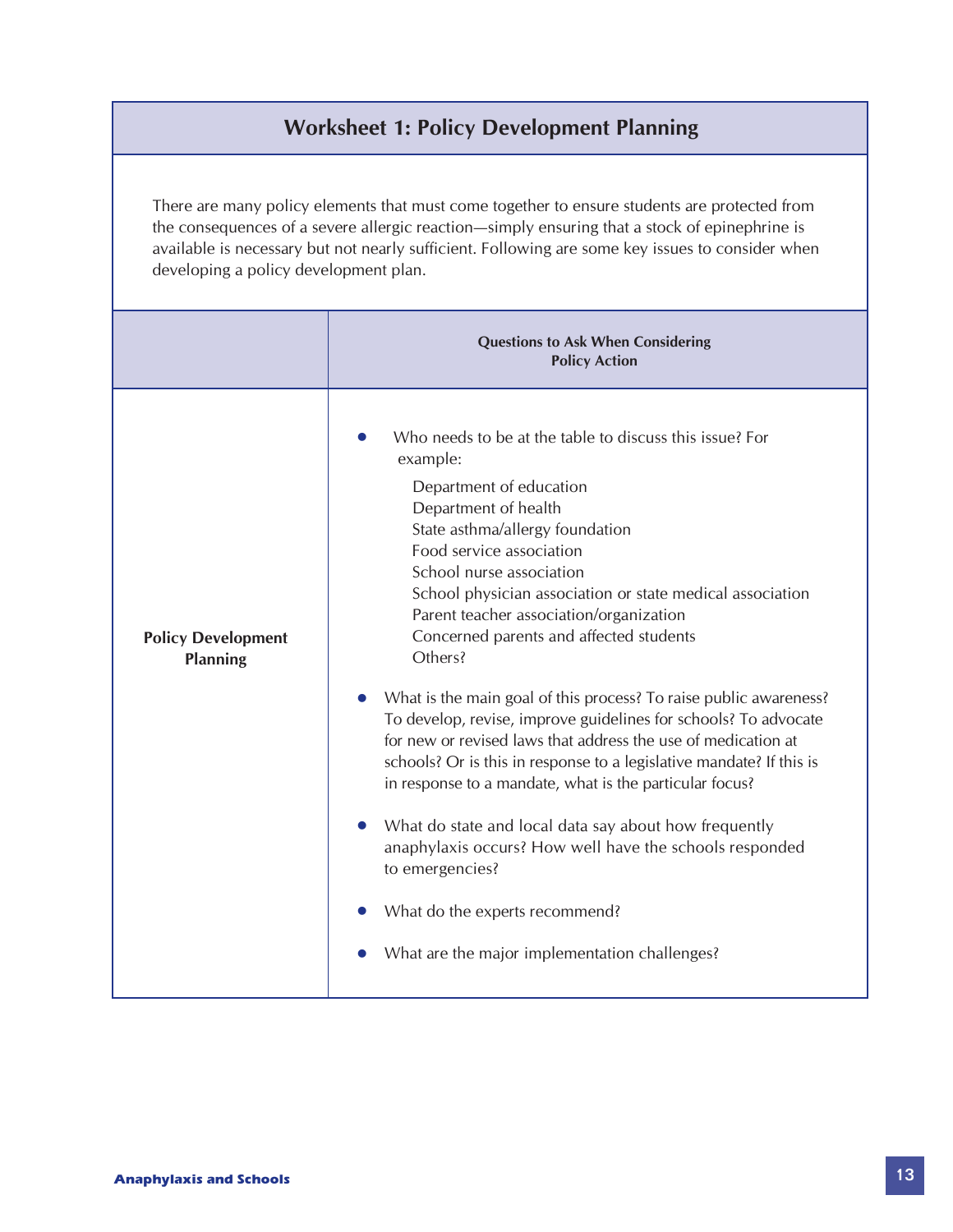## **Worksheet 2: Management Strategies**

A comprehensive approach to managing anaphylaxis requires strategies that work together—at the state and the school levels—to bring the system to the desired end. Boards will need to consider every aspect of the issue: acquisition and storage of stand-by epinephrine; handling of students' medications; prevention of exposure to allergens by students known to have severe allergies; staff training needs; protocols for emergency response at school and away from school; and reporting and evaluation of incidents.

|                                        | <b>Who Has Authority</b><br><b>Over This Part of</b><br>the System? | <b>Questions to Ask When Considering</b><br><b>Policy Action</b>                                                                                                                                                                                                                                                                                                                                                                                                                                                                                         |
|----------------------------------------|---------------------------------------------------------------------|----------------------------------------------------------------------------------------------------------------------------------------------------------------------------------------------------------------------------------------------------------------------------------------------------------------------------------------------------------------------------------------------------------------------------------------------------------------------------------------------------------------------------------------------------------|
| <b>Management</b><br><b>Strategies</b> |                                                                     | Does the state require that school districts or schools<br>develop their own policies and protocols?<br>Does the state provide model policies and guidance on<br>best practices for managing life-threatening allergies in<br>school?<br>Is the use of an individualized health care plan common<br>place? Is additional school staff training necessary?<br>Is a multi-disciplinary management team approach being<br>used in schools to address the needs of students who<br>have a life-threatening allergy? If not, should this be a<br>requirement? |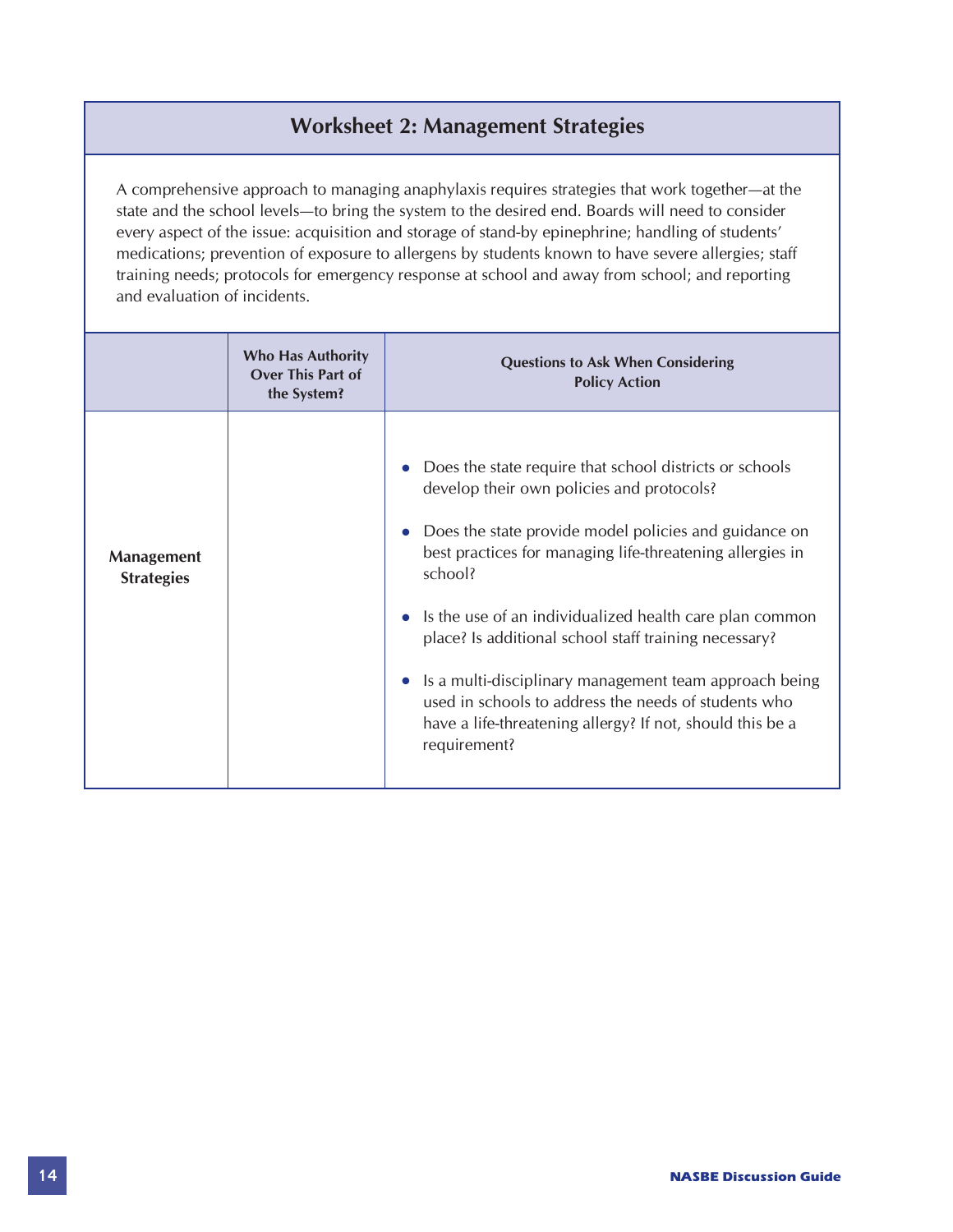| <b>Worksheet 3: Awareness Planning</b><br>and School Staff Training                                                                                            |                                                                     |                                                                                                                                                                                                                                                                                                                                                                                                                                                                                                                                                                                                                                                                                                                       |  |
|----------------------------------------------------------------------------------------------------------------------------------------------------------------|---------------------------------------------------------------------|-----------------------------------------------------------------------------------------------------------------------------------------------------------------------------------------------------------------------------------------------------------------------------------------------------------------------------------------------------------------------------------------------------------------------------------------------------------------------------------------------------------------------------------------------------------------------------------------------------------------------------------------------------------------------------------------------------------------------|--|
| Training all school staff to recognize the signs and symptoms of anaphylaxis and be able to<br>respond appropriately is a key aspect of a comprehensive plan.* |                                                                     |                                                                                                                                                                                                                                                                                                                                                                                                                                                                                                                                                                                                                                                                                                                       |  |
|                                                                                                                                                                | <b>Who Has Authority</b><br><b>Over This Part of</b><br>the System? | <b>Questions to Ask When Considering</b><br><b>Policy Action</b>                                                                                                                                                                                                                                                                                                                                                                                                                                                                                                                                                                                                                                                      |  |
| <b>Awareness</b><br><b>Planning and</b><br><b>School Staff</b><br><b>Training</b>                                                                              |                                                                     | Are there existing guidelines or requirements for<br>districts or individual schools about training staff to<br>recognize the signs of anaphylaxis and to appropri-<br>ately respond in an emergency?<br>Is there a need for separate trainings for school trans-<br>portation staff? School foodservice workers? Athletic<br>program coaches? Or do they fall under the same<br>guidelines as all school staff? Are contracted services<br>staff included?<br>Are there training programs in the state that could be<br>replicated or expanded statewide?<br>Is there an opportunity to use innovative technology<br>to disseminate trainings (e.g., web-based technology,<br>streaming videos, or online courses)?* |  |

<sup>\*</sup> Several organizations offer online training on anaphylaxis and epinephrine auto-injection, including the National Association of School Nurses (www.nasn.org/ToolsResources/FoodAllergyandAnaphylaxis/GetTrained) and the American Red Cross (www.redcross.org/courses/index. jsp?\_requestid=506892).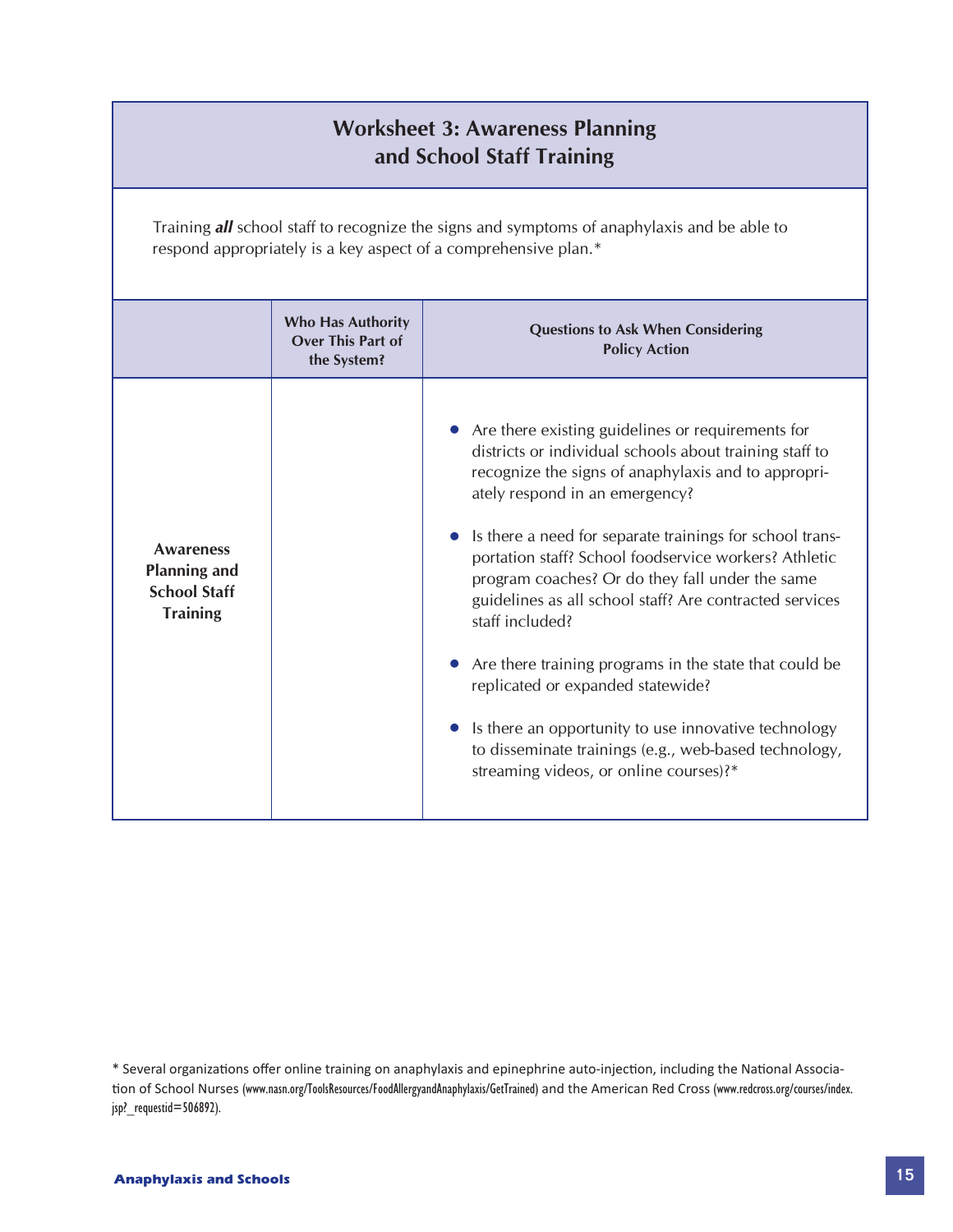## **Worksheet 4: School Environment Modification**

Changes to school environments may be necessary to ensure those with severe allergies avoid consuming allergens or coming into direct skin contact with allergens.

|                                                            | <b>Who Has Authority</b><br>Over This Part of<br>the System? | <b>Questions to Ask When Considering</b><br><b>Policy Action</b>                                                                                                                                                                                                                                                                                                                                                                                                                                                                                                                         |
|------------------------------------------------------------|--------------------------------------------------------------|------------------------------------------------------------------------------------------------------------------------------------------------------------------------------------------------------------------------------------------------------------------------------------------------------------------------------------------------------------------------------------------------------------------------------------------------------------------------------------------------------------------------------------------------------------------------------------------|
| <b>School</b><br><b>Environment</b><br><b>Modification</b> |                                                              | Are there guidelines in place for non-food fundraisers,<br>celebrations, and other activities that could involve<br>food?<br>Are there guidelines in place for addressing the use of<br>food items in school projects, crafts, science classes?<br>Are there sample letters to families available that<br>teachers can use to explain why and how the school is<br>managing exposure to allergens?<br>Are there guidelines in place to assure regular and<br>thorough cleaning of surfaces students come into con-<br>tact with, and for minimizing cross-contamination of<br>allergens? |

•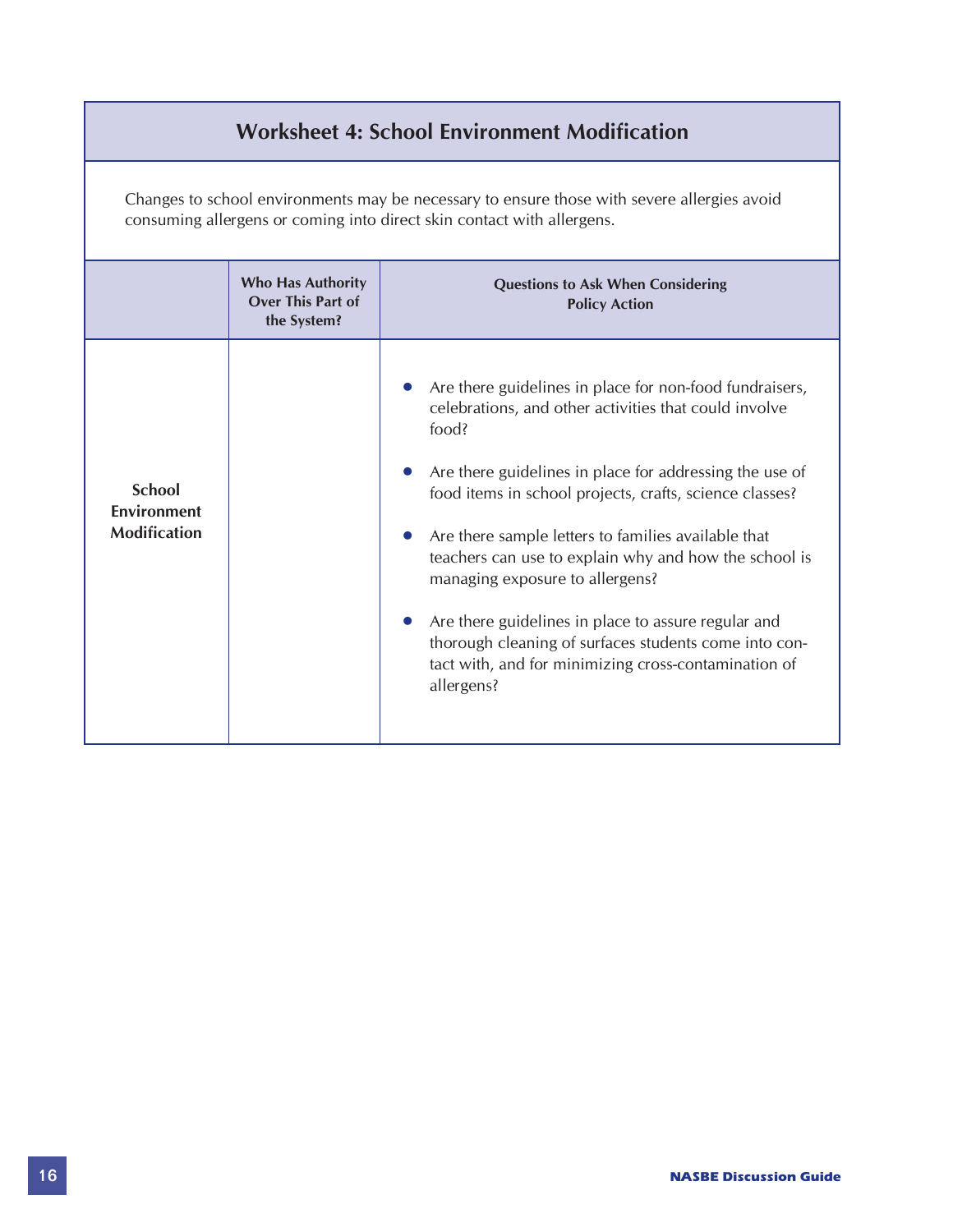## **Worksheet 5: Medication and Treatment**

Giving schools authority to stock epinephrine for use in emergencies is a vital state policy that can save the lives of students having a severe allergic reaction. Other important policies include how and where epinephrine should be stored, who is authorized to administer medications, and protocols for handling emergencies off site (such as during field trips and sporting events).

|                                           | <b>Who Has Authority</b><br><b>Over This Part of</b><br>the System? | <b>Questions to Ask When Considering</b><br><b>Policy Action</b>                                                                                                                                                                                                                                                                                                                                                                                                                                                                                                                                                                                                                                                                                                                                                                                                                                                                                                                                                                                                                                                                                             |
|-------------------------------------------|---------------------------------------------------------------------|--------------------------------------------------------------------------------------------------------------------------------------------------------------------------------------------------------------------------------------------------------------------------------------------------------------------------------------------------------------------------------------------------------------------------------------------------------------------------------------------------------------------------------------------------------------------------------------------------------------------------------------------------------------------------------------------------------------------------------------------------------------------------------------------------------------------------------------------------------------------------------------------------------------------------------------------------------------------------------------------------------------------------------------------------------------------------------------------------------------------------------------------------------------|
| <b>Medication and</b><br><b>Treatment</b> |                                                                     | What are the existing laws that govern use of epineph-<br>rine in school settings?<br>Who in a school is authorized to administer medica-<br>tion? If it is only the school nurse, what happens when<br>they are not present in an emergency? Who may ad-<br>minister epinephrine during off site activities?<br>Are there current laws about the storage of epineph-<br>rine? Can the epinephrine be easily accessed in an<br>emergency?<br>Do schools have the ability to stock epinephrine for use<br>in an emergency situation with a student who has had<br>no previous allergy (known as a "school prescription")?<br>What are the state laws that govern the liability of<br>school staff who administer epinephrine?<br>Should the state board (or the board in conjunction<br>with other education, health, and parent groups) advo-<br>cate for legislative action regarding epinephrine access?<br>Who has authority over administration of medications<br>at schools (i.e., the department of education or depart-<br>ment of health)?<br>Have any nurse "train the trainer" programs been effec-<br>tive in the state? Is that a consideration? |

•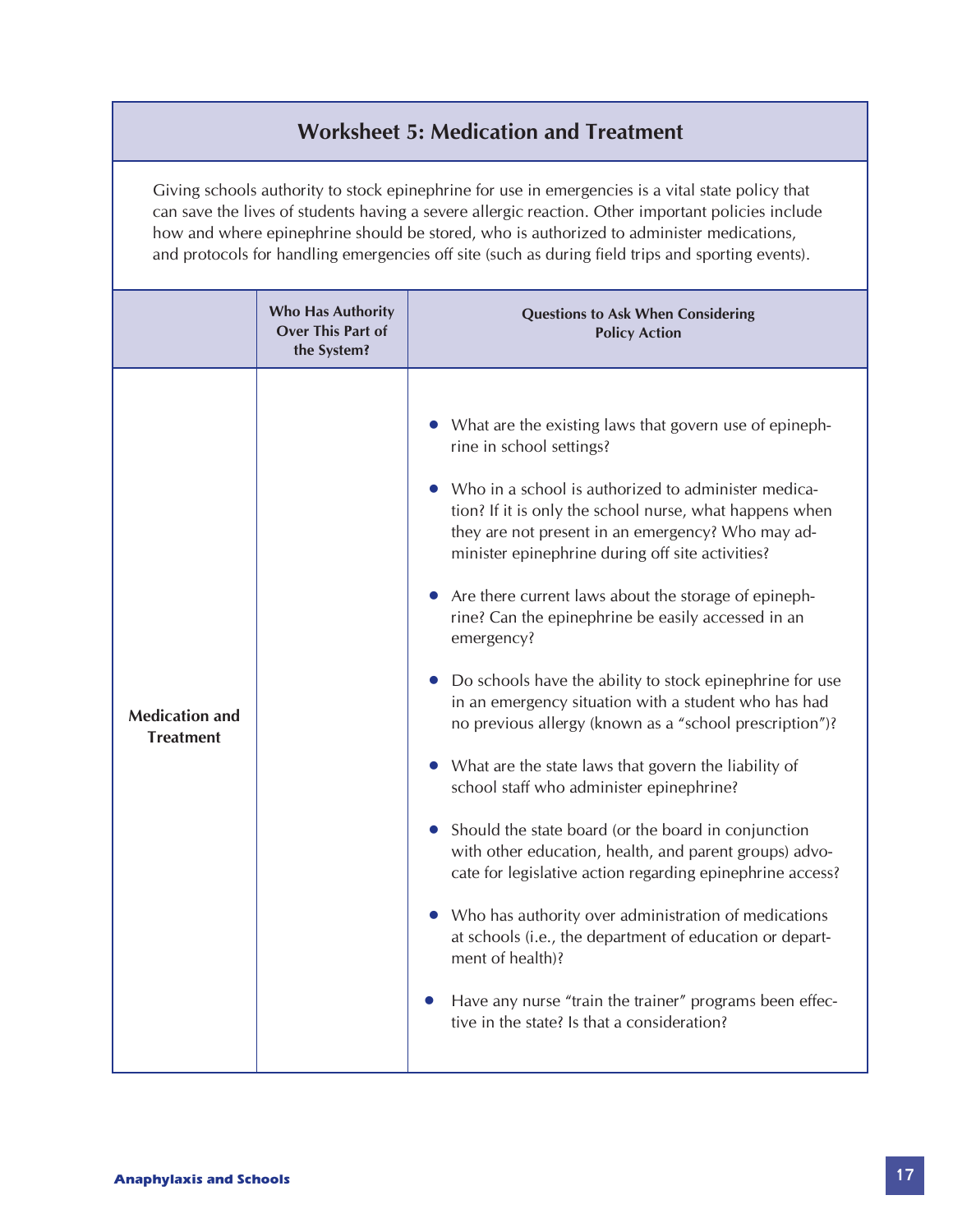## **Worksheet 6: Evaluation and Accountability**

Evaluation and review of new policies and programs are necessary to ensure these measures are having their intended effects in the most effective and efficient way possible. At the same time, evaluations can identify any unintended negative consequences and provide suggestions for needed adjustments.

|                                                | <b>Who Has Authority</b><br>Over This Part of<br>the System? | <b>Questions to Ask When Considering</b><br><b>Policy Action</b>                                                                                                                                                                                                                                                                                                                                                                                                                                                                                       |
|------------------------------------------------|--------------------------------------------------------------|--------------------------------------------------------------------------------------------------------------------------------------------------------------------------------------------------------------------------------------------------------------------------------------------------------------------------------------------------------------------------------------------------------------------------------------------------------------------------------------------------------------------------------------------------------|
| <b>Evaluation and</b><br><b>Accountability</b> |                                                              | How will the state board measure success of the<br>policy?<br>If there are mandates for stocking epinephrine includ-<br>ed in the policy (rather than just guidelines), what will<br>the accountability mechanism be (e.g., through the<br>school or district accreditation process)?<br>What are the requirements for schools or districts to<br>report anaphylaxis emergencies and staff responses?<br>Who or what entity will conduct an evaluation and<br>when would this occur?<br>Will the evaluation consider the costs of implemen-<br>tation? |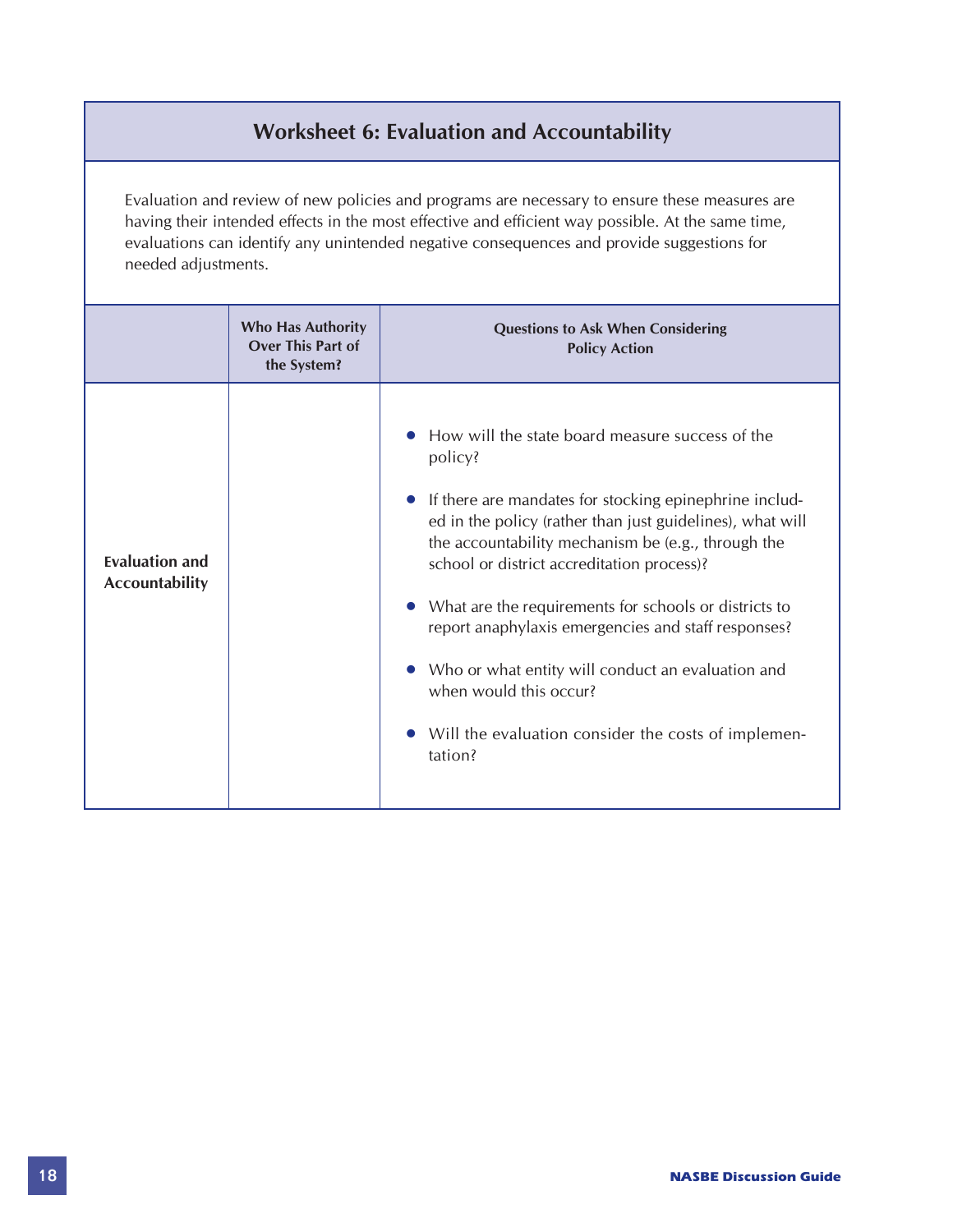### **Endnotes**

1. A.M. Branum and S.L. Lukacs, "Food Allergy among Children in the United States," *Pediatrics* 124, no. 6 (2009).

2. F. Estelle and R. Simons, "Anaphylaxis," *Journal of Allergy and Clinical Immunology* 125, no. 2, supp. 2 (2010).

3. Branum and Lukacs, "Food Allergy among Children."

4. Ibid.

5. R.S. Gupta, E.E. Springston, M.R. Warrier, B. Smith, R. Kumar, J. Pongracic, and J.L. Holl, "Geographic Variability of Childhood Food Allergy in the United States," *Pediatrics* 51, no. 9 (2012): 856-861.

6. Ibid.

7. A.L. Neugut, A.T. Ghatak, and R.L. Miller, "Anaphylaxis in the United States: An Investigation into Its Epidemiology," *Archives of Internal Medicine* 161, no. 1 (2001): 15.

8. Ibid.

9. For example, Massachusetts' annual report on epinephrine administration in schools for the 2009-2010 school year found that 25 percent of incidents involved individuals who had a lifethreatening anaphylactic event without a previous allergy history (Massachusetts Department of Public Health, "Data Health Brief: Epinephrine Administration in Schools," accessed October 1m 2013, www.mass.gov/eohhs/docs/dph/com-health/school/epi-data-health-brief-10.pdf).

10. American Academy of Allergy, Asthma, and Immunology, "Position Statement: Anaphylaxis in Schools and other Childcare Settings on August 1998 from AAAAI Board of Directors," accessed October 1, 2013, www.aaaai.org/Aaaai/media/MediaLibrary/PDF%20Documents/Practice%20and%20Parameters/Anaphylaxis-in-schools-1998.pdf.

11. A. Nowak-Wegzyn, M.K. Connover-Walke, and R.A. Wood, "Food-Allergic Reactions in Schools and Preschools," *Archives of Pediatric Adolescent Medicine* 155, no. 7 (2001): 790–795.

12. C.L. McIntyre, A.H. Sheetz, C.R. Carroll, and M.C. Young, "Administration of Epinephrine for Life-Threatening Allergic Reactions in School Settings," *Pediatrics* 116, no. 5 (2005):1138.

13. Branum and Lukacs, "Food Allergy among Children."

14. K. Jackson, L. Howie, and L. Akinbami, "Trends in Allergic Conditions among Children: United States, 1997–2011," *NCHS Data Brief,* no. 121 (May 2013), www.cdc.gov/nchs/data/databriefs/db121.htm.

15. Food Allergy Research and Education (FARE), www.foodallergy.org/ laws-and-regulations.

16. Gupta et al., "Geographic Variability of Childhood Food Allergy."

17. F.E. Simons, "Anaphylaxis," *Journal of Allergy and Clinical Immunology* 125, Supplement 2 (2010): S162.

18. Centers for Disease Control and Prevention, "Food Allergies in Schools," accessed October 2, 2013, www.cdc.gov/healthyyouth/foodallergies/ index.htm.

19. S.H. Sicherer and T. Mahr, "Management of Food Allergy in the School Setting," *Pediatrics* 126, no. 6 (2010): 1232.

20. McIntyre et al., "Administration of Epinephrine"; National Institute of Allergy and Infectious Diseases, *Guidelines for the Diagnosis and Management of Food Allergies in the United States* (October 2010), www.niaid.nih.gov/topics/foodallergy/clinical/Pages/default.aspx.

21. M. Bowes, "Chesterfield Student Died of Allergic Reaction from Peanut," *Richmond Times-Dispatch* (January 7, 2012); Virginia Office of the Governor, "Governor McDonnell Signs Epinephrine Legislation at Binford Middle School" (press release, April 26, 2012).

22. G.S. Rhim and M.S. McMorris, "School Readiness for Children with Food Allergies," *Annals of Allergy, Asthma, and Immunology* 86, no. 2 (2001): 172-176.

23. S.H. Sicherer, T.J. Furlong, J. DeSimone and H.A. Sampson, "The U.S. Peanut and Tree Nut Allergy Registry: Characteristics of Reactions in Schools and Day Care," *Journal of Pediatrics* 138, no.4 (2001): 560–565.

24. McIntyre et al., "Administration of Epinephrine."

25. Sicherer et al., "The U.S. Peanut and Tree Nut Allergy Registry."

26. M. Dahl, "After Texas Boy Dies from Ant Bites, Debate Rages over Epipens in Schools," *NBC News-Health* (September 18, 2013), accessed October 3, 2013, www.nbcnews.com/health/texas-boys-deathreignites-debate-over-epipens-schools-4B11194403.

27. Rhim and McMorris, "School Readiness for Children with Food Allergies."

28. McIntyre et al., "Administration of Epinephrine."

29. Ibid.

30. Food Allergy Research and Education, "Laws and Regulations," accessed October 7, 2013, www.foodallergy.org/advocacy/disability.

31. McIntyre et al., "Administration of Epinephrine."

32. Allergy and Asthma Network Mothers of Asthmatics, "Medications at School," accessed October 10, 2013, www.aanma.org/advocacy/ meds-at-school/.

33. McIntyre et al., "Administration of Epinephrine."

34. Ibid.

35. F.E. Simons, "Patient Information: Anaphylaxis Symptoms and Diagnosis (Beyond the Basics)," *UpToDate,* accessed October 7, 2013, www.uptodate.com/contents/anaphylaxis-symptoms-and-diagnosis-beyond-thebasics.

36. Allergy and Asthma Network Mothers of Asthmatics, "U.S. Anaphylaxis—State Laws and Legislation: As of July 16, 2013," accessed October 10, 2013, www.aanma.org/advocacy/usanaphylaxis/; Food Allergy Research and Education, "School Access to Epinephrine," accessed October 10, 2013, www.foodallergy.org/advocacy/school-accessto-epinephrine.

37. Food Allergy Research and Education, "School Food Allergy Guidelines," accessed October 8, 2013, www.foodallergy.org/laws-and-regulations/statewide-guidelines-for-schools.

38. C. Sittenfeld, "EpiPens for All," *New York Times* (September 9, 2013), www.nytimes.com/2013/09/08/opinion/sunday/epipens-for-all.html?  $r=0$ .

39. Massachusetts Department of Education, *Managing Life-Threatening Allergies in School* (Malden, MA: Author, 2002), www.doe. mass.edu/cnp/allergy.pdf.

40. Connecticut State Department of Education and State Department of Health, *Guidelines for Managing Life-Threatening Food Allergies in Connecticut Schools (Includes Guidelines for Managing Glycogen Storage Disease)* (Hartford, CT: Authors, 2012), www.sde. ct.gov/sde/lib/sde/pdf/publications/food\_allergies/food\_allergies.pdf.

41. Illinois State Board of Education and Illinois Department of Health, *Guidelines for Managing Life-Threatening Food Allergies in Illinois Schools* (Springfield, IL: Authors, 2010), www.isbe.net/nutrition/pdf/ food allergy guidelines.pdf.